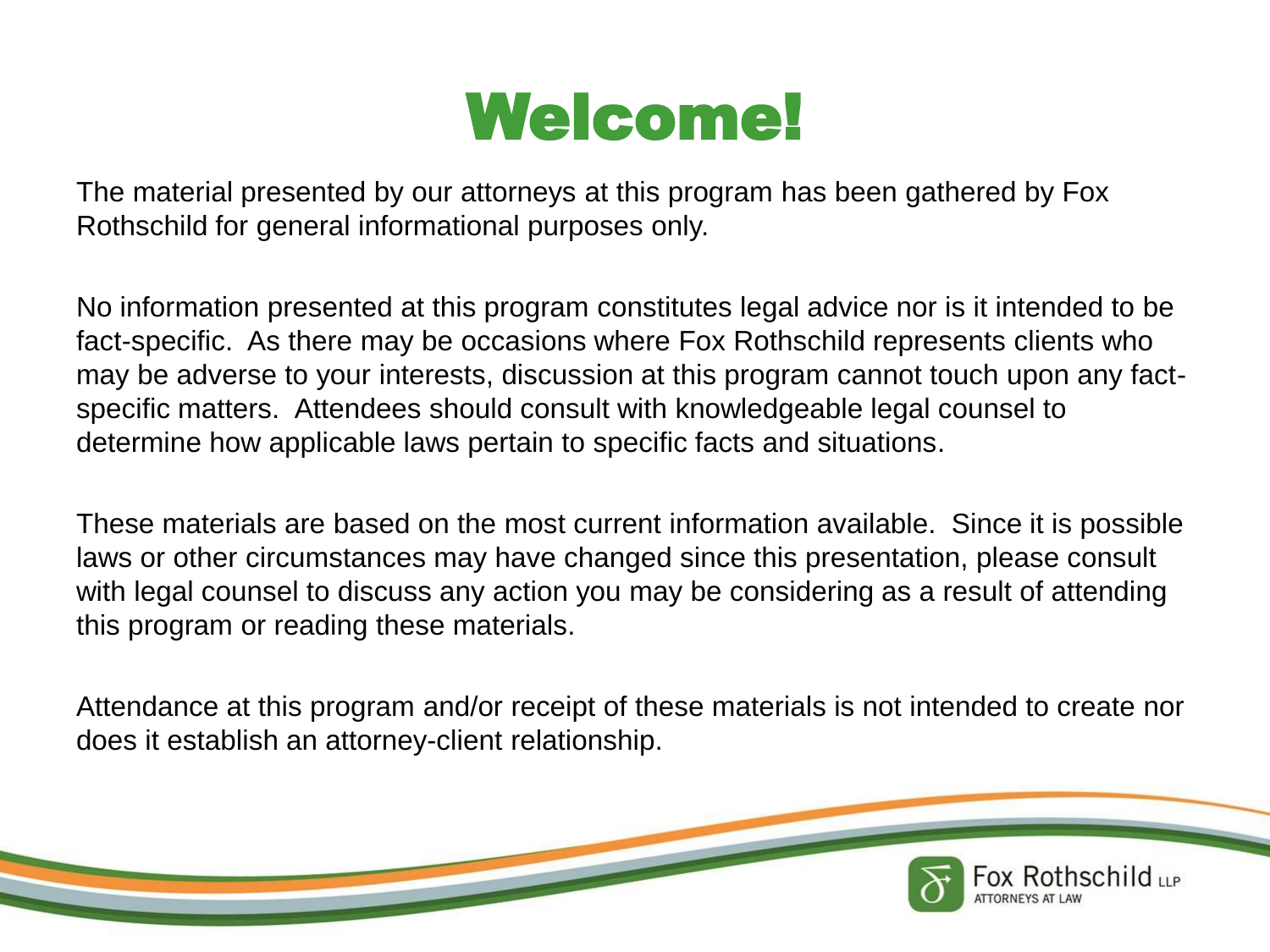

#### 2017 Update: Accommodating Employees With Disabilities

Jeffrey D. Polsky, Esq. September 27, 2017

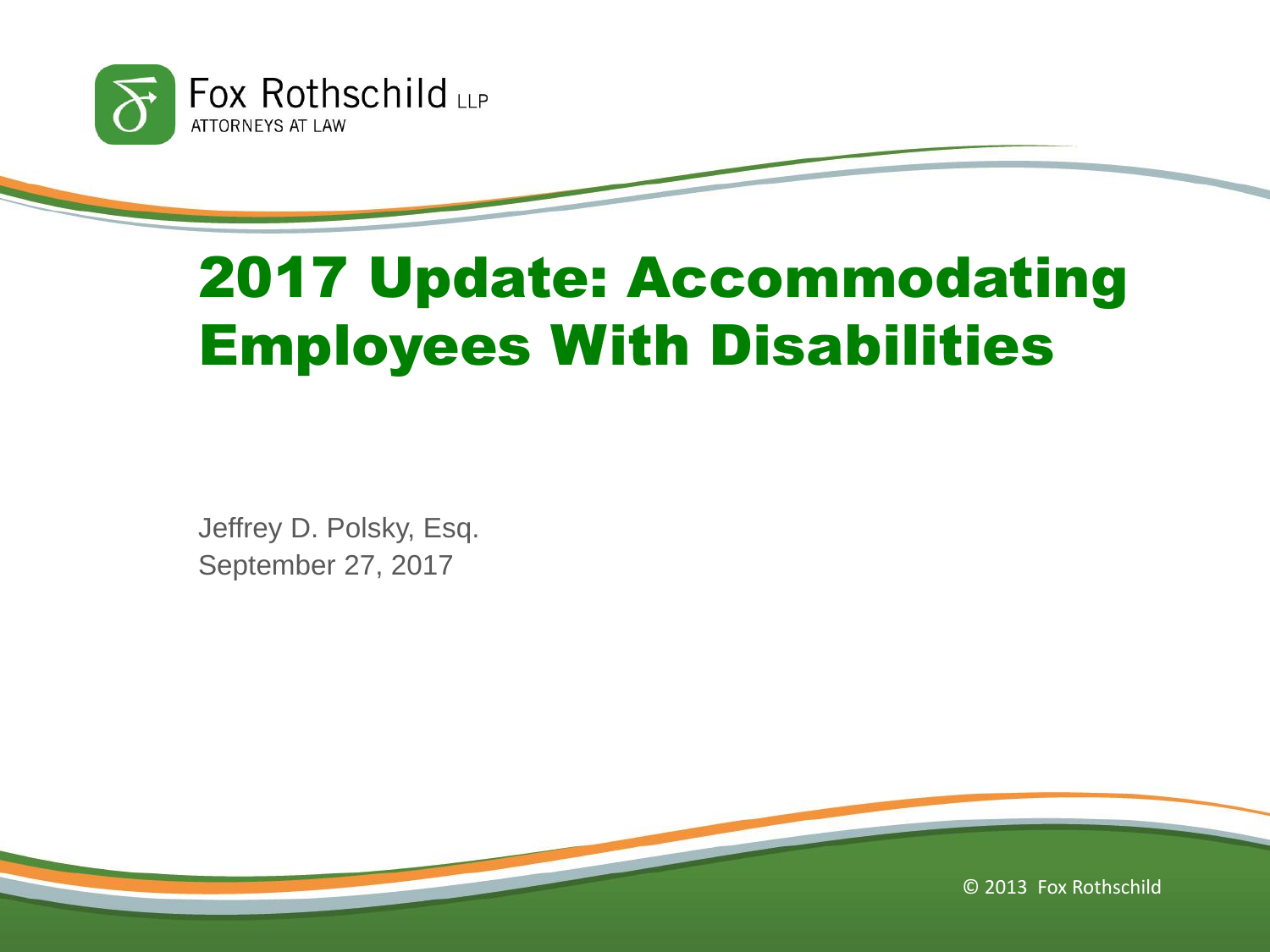#### Basic Premise

• Title I of the ADA requires an employer to provide reasonable accommodation to qualified individuals with disabilities who are employees or applicants for employment, except when such accommodation would cause an undue hardship.



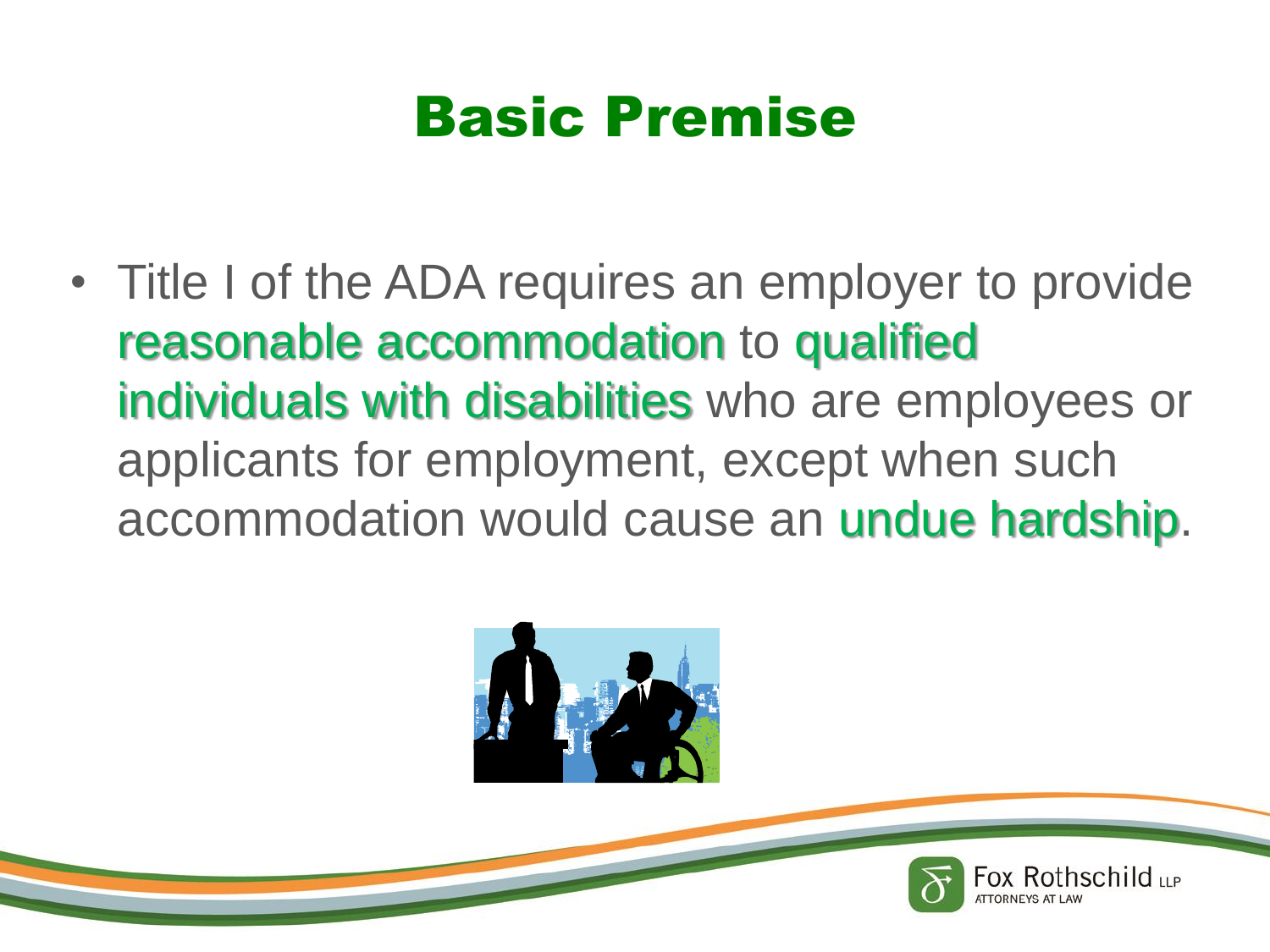# Disability defined

The term "**disability**" means, with respect to an individual-

(A) a physical or mental impairment that [*substantially*] limits one or more major life activities of such individual;

(B) a record of such an impairment; or

(C) being regarded as having such an impairment.

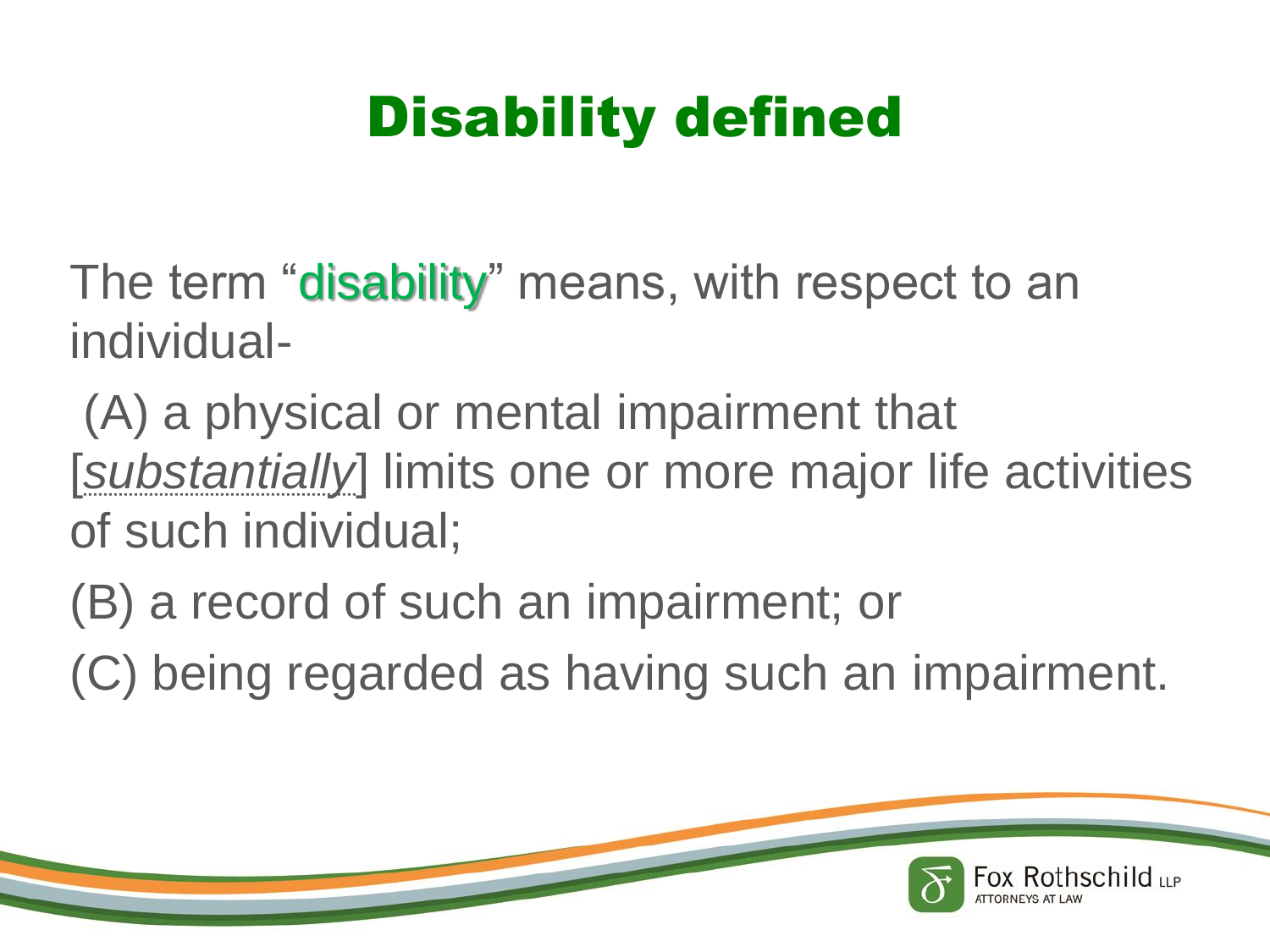# Disability defined

**ADA Regs**: Impairment may still be substantially limiting even if it is expected to last less than 6 mos.

**DFEH regs**: Exclude conditions that are mild, which have little or no residual effects,

- The common cold; seasonal or common influenza; minor cuts, sprains;
- Muscle aches, soreness, bruises, or abrasions; nonmigraine headaches; and
- Minor non-chronic gastrointestinal disorders.

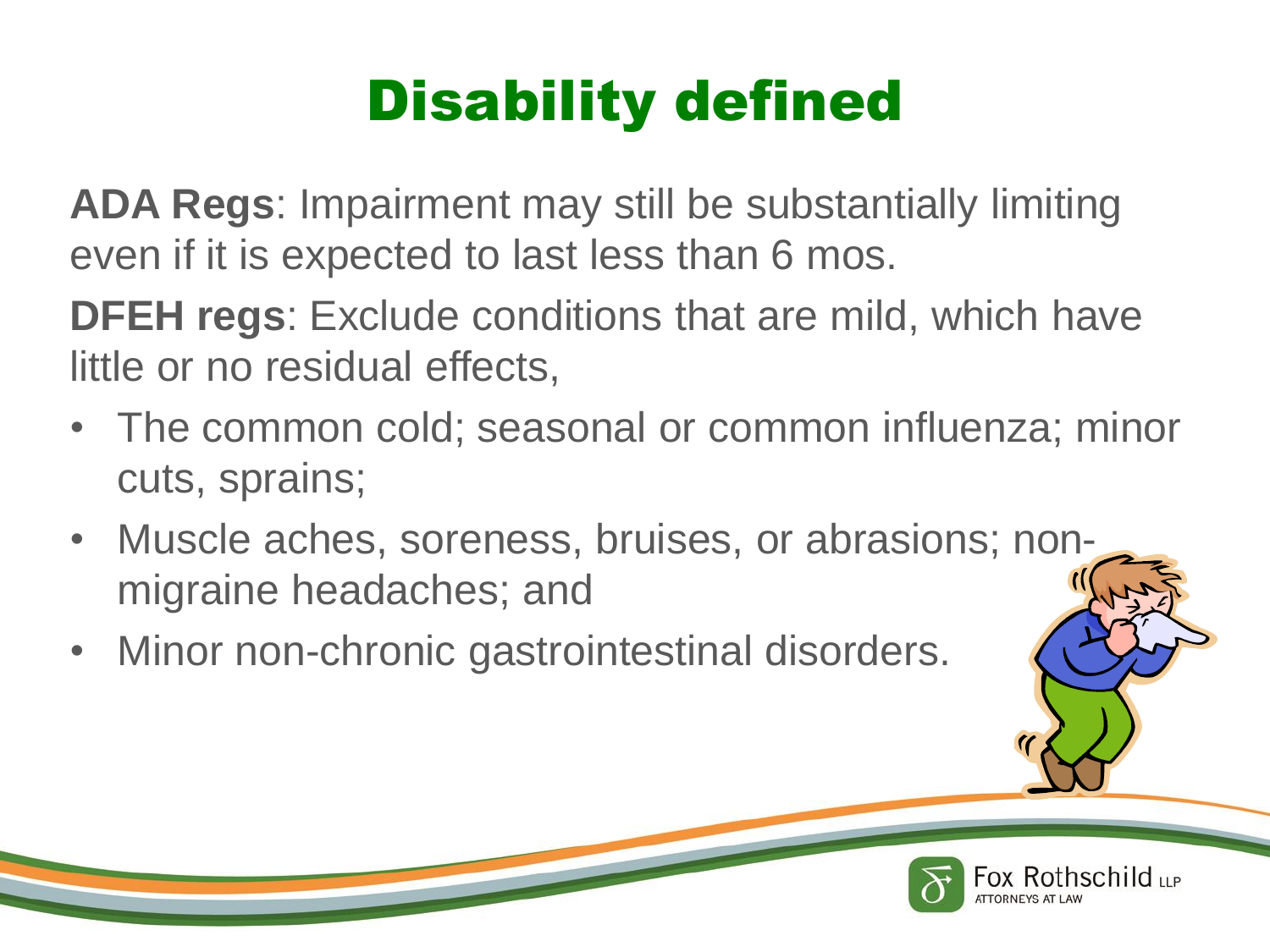# Disability defined

Definition also excludes:

- Statutorily specified conditions, e.g. compulsive gambling, kleptomania, pyromania, pedophilia, exhibitionism, and voyeurism
- Current abuse of alcohol or drugs



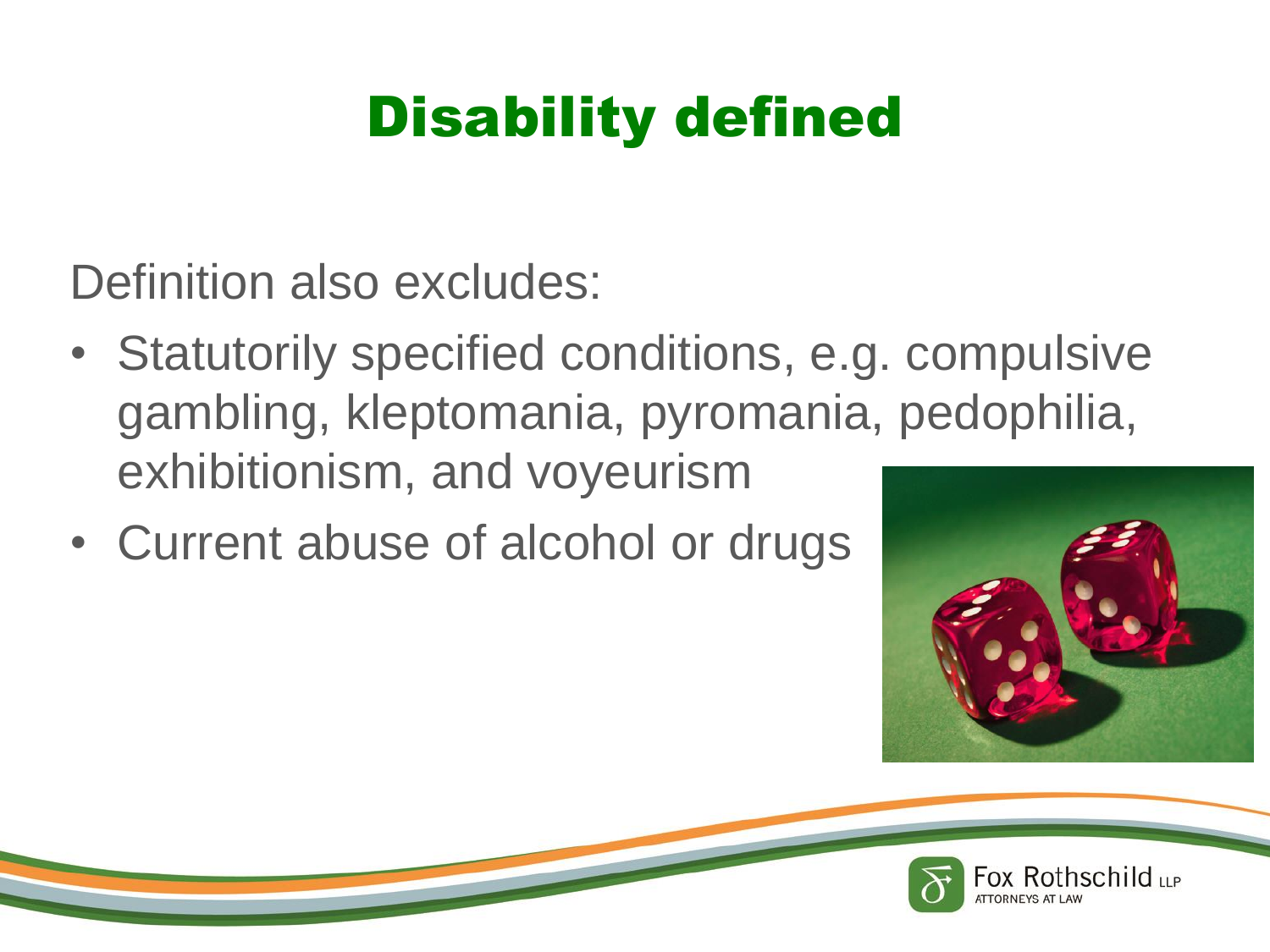#### Qualified individual

A qualified individual with a disability is an individual who, with or without reasonable accommodation, can perform the essential functions of the employment position that such individual holds or desires.

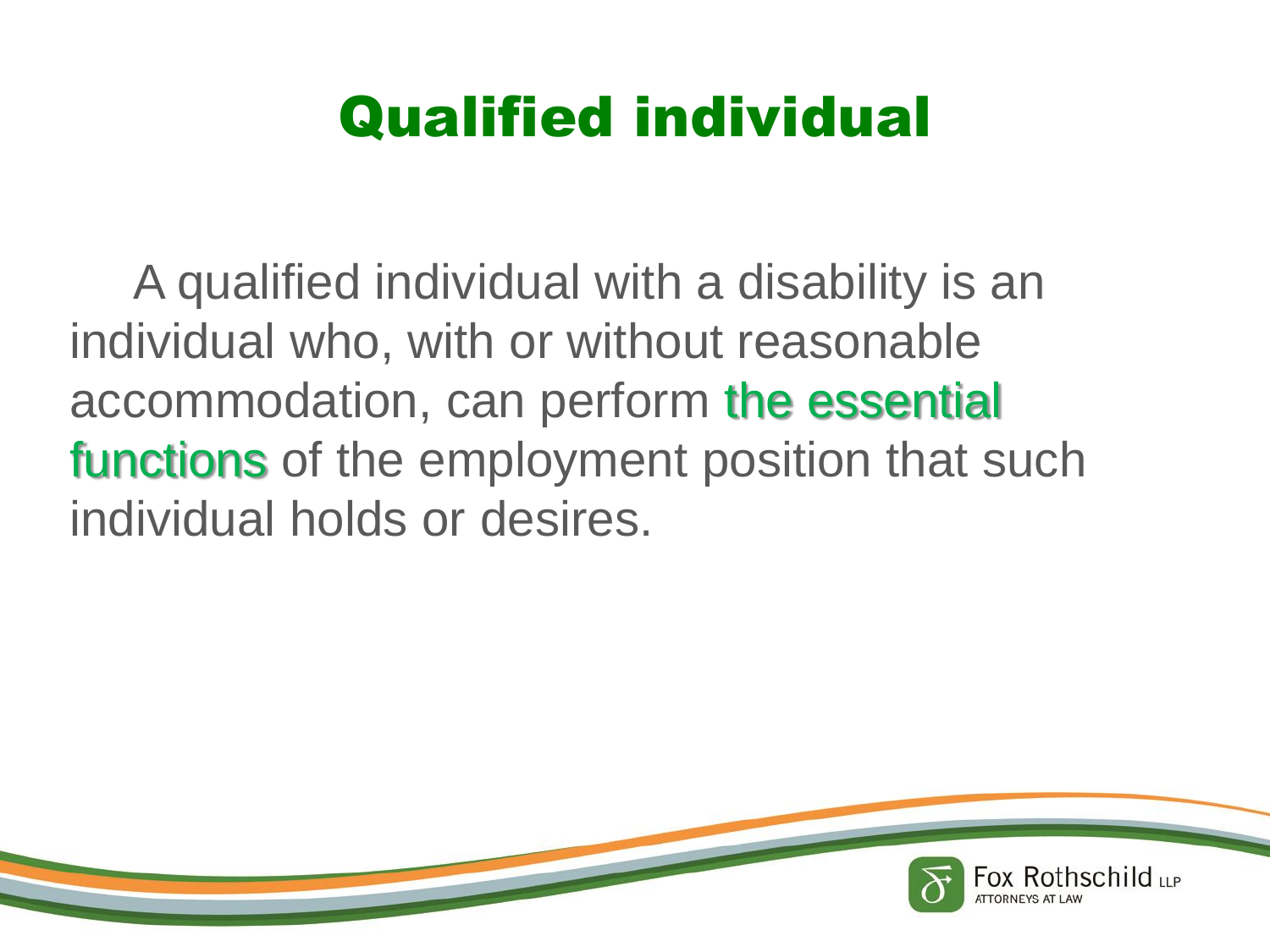#### Essential Functions

- The fundamental job duties of the employment position the individual with a disability holds or desires
- Look at:
	- Employer's judgment/written job descriptions
	- Time spent performing
	- Consequences of not requiring the person to perform
	- CBA terms
	- Work experience

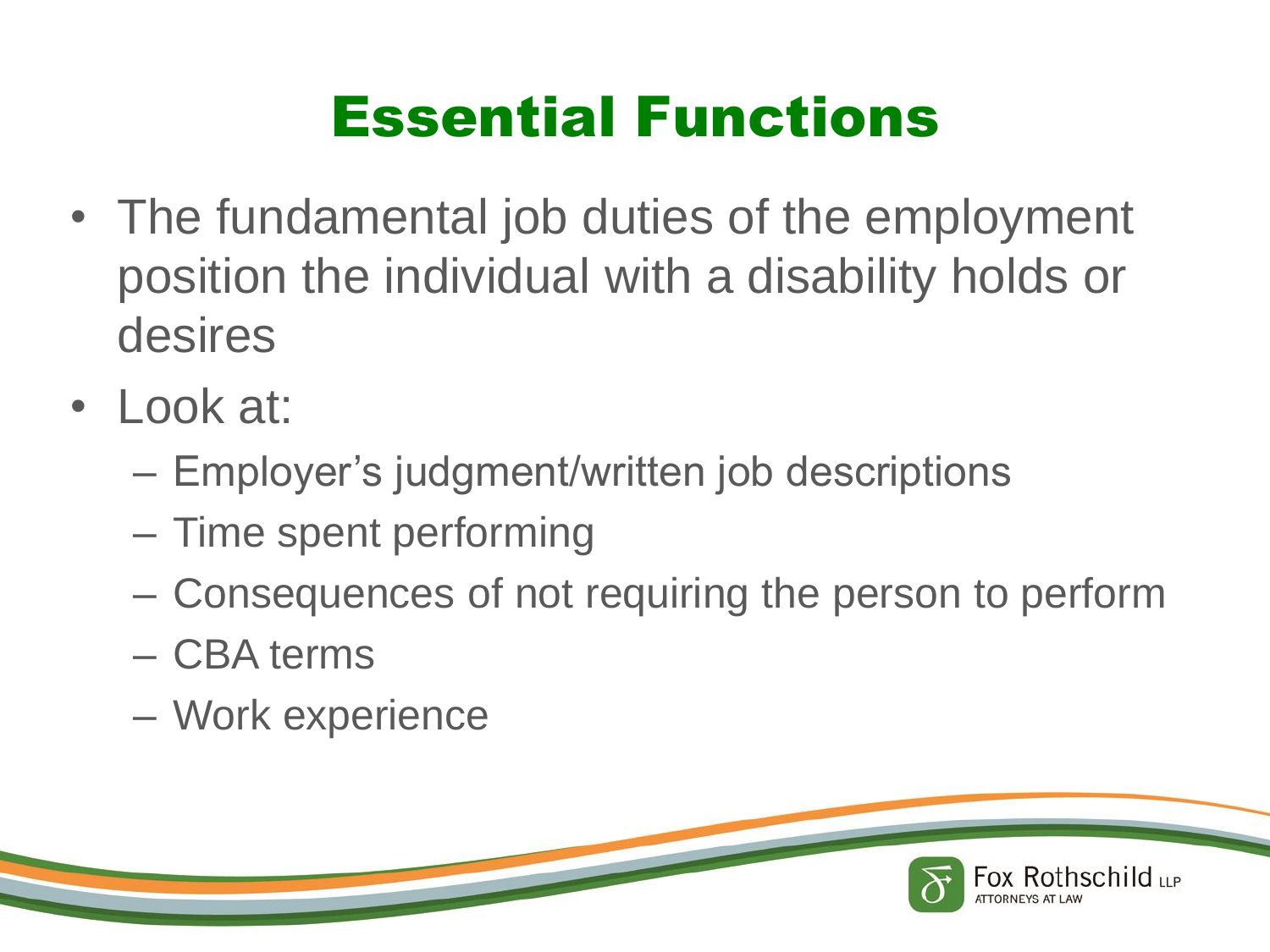#### Reasonable accommodation/Undue **Hardship**

"Reasonable accommodation" may include-

- (A) making existing facilities used by employees readily accessible; and
- (B) job restructuring, part-time/ modified work schedules; reassignment to a vacant position; acquiring or modifying equipment; modifying exams, training materials or policies; qualified readers or interpreters; and other similar accommodations

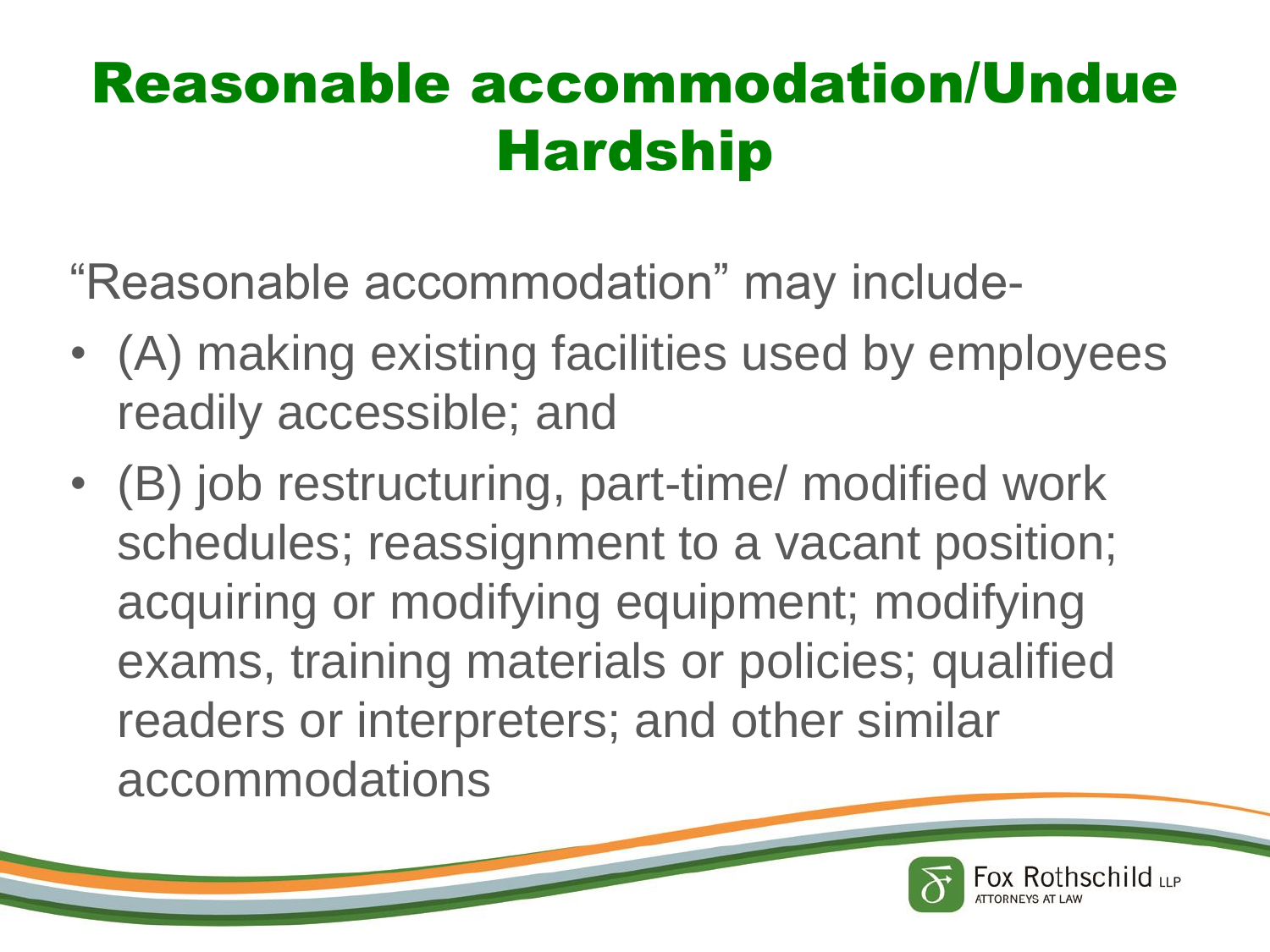#### Reasonable accommodation/Undue Hardship

- "Undue hardship" means an action requiring significant difficulty or expense, when considered in light of:
- the nature and cost of the accommodation;
- the facility and the employer's financial resources and number of employees; and

ox Rothschild

• the effect on operations.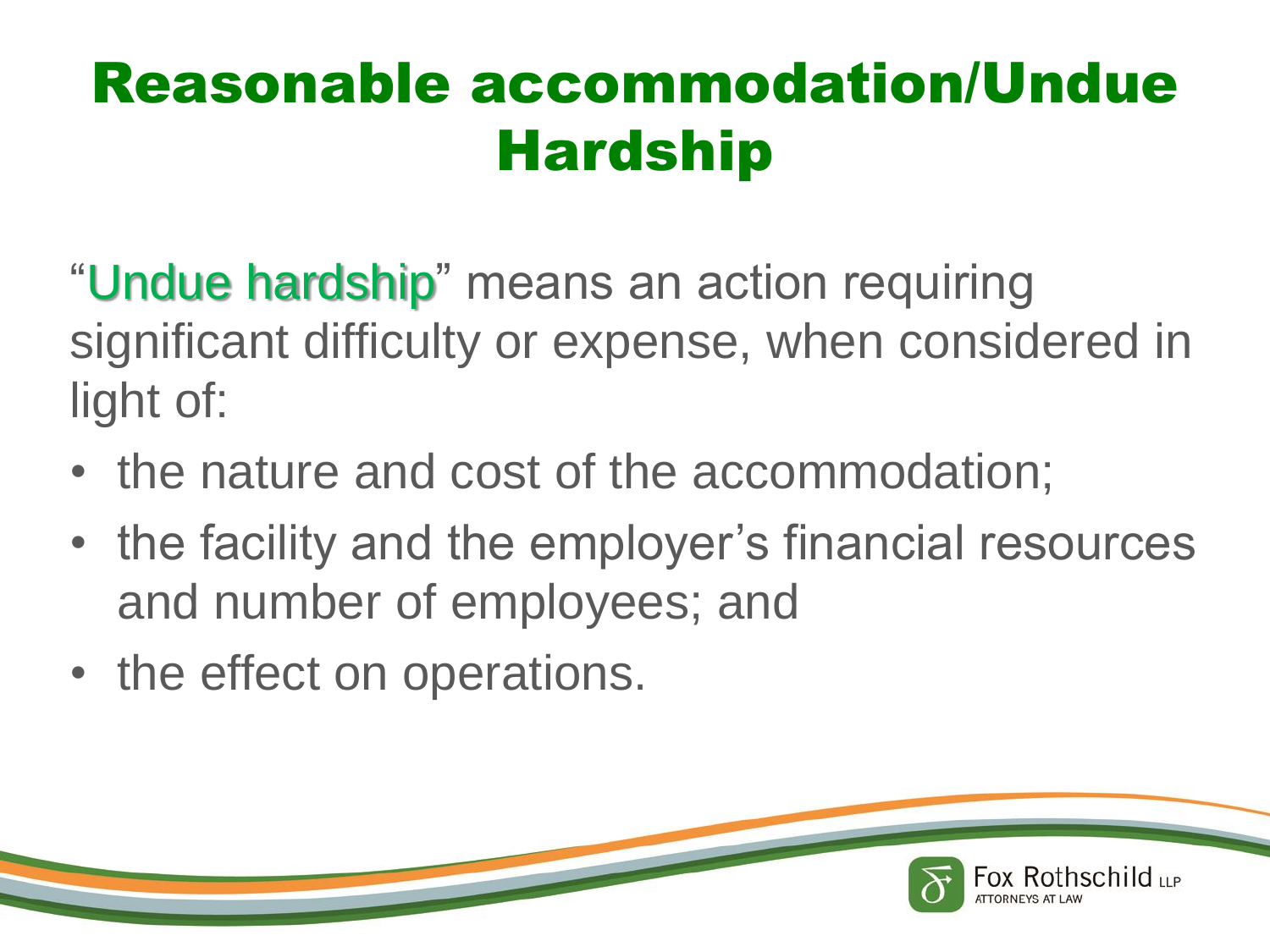## ADA Amendments Act of 2008

Expanded definition of disability by saying don't consider "mitigating measures" in determining whether individual is "substantially limited in a major life activity"

- Medications
- Medical supplies/equipment
- Prosthetics
- Hearing aids
- Mobility devices

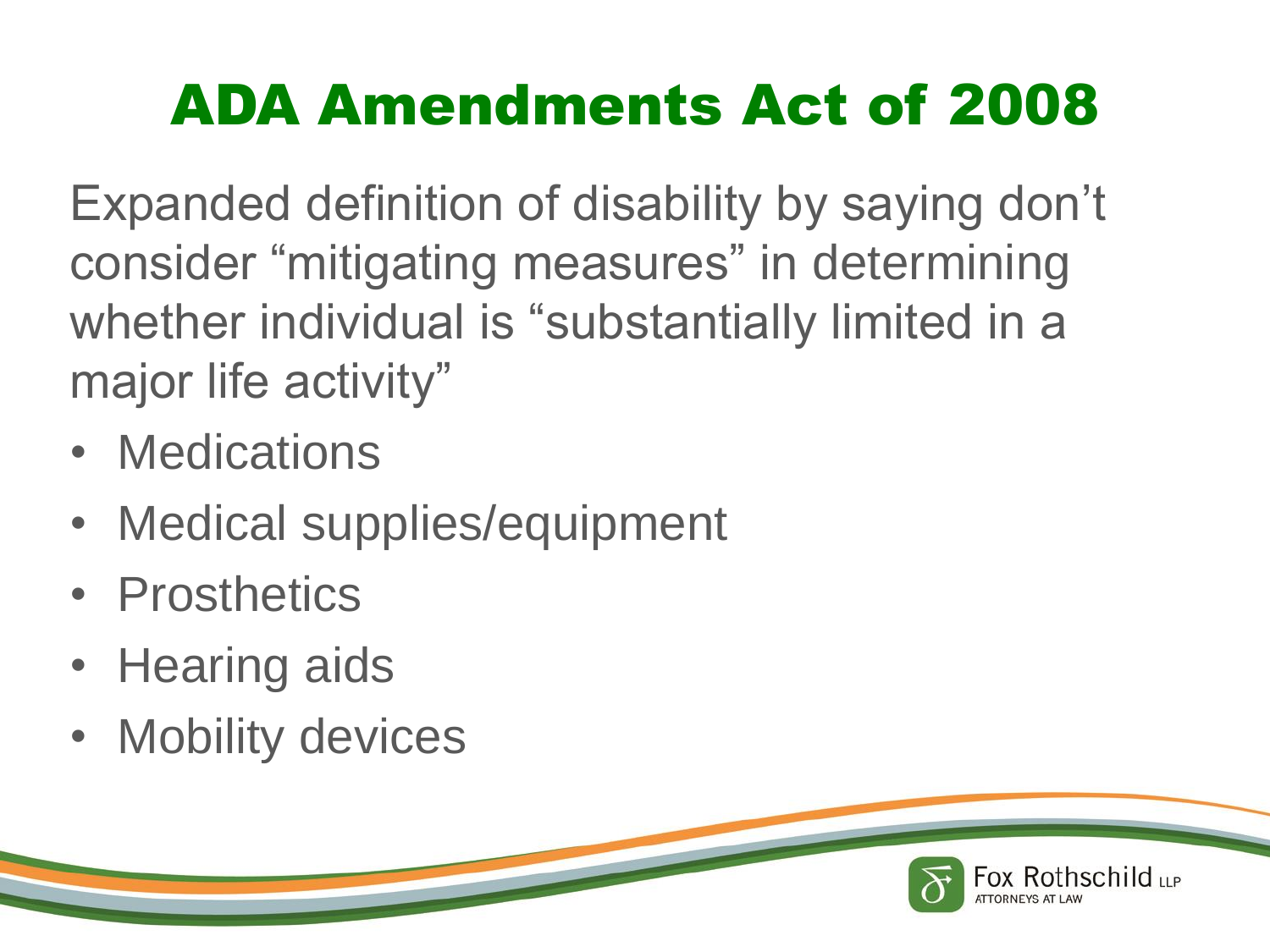#### ADA Amendments Act of 2008

Expanded definition of disability to include impairments that are episodic or in remission if they would substantially limit a major life activity when active.



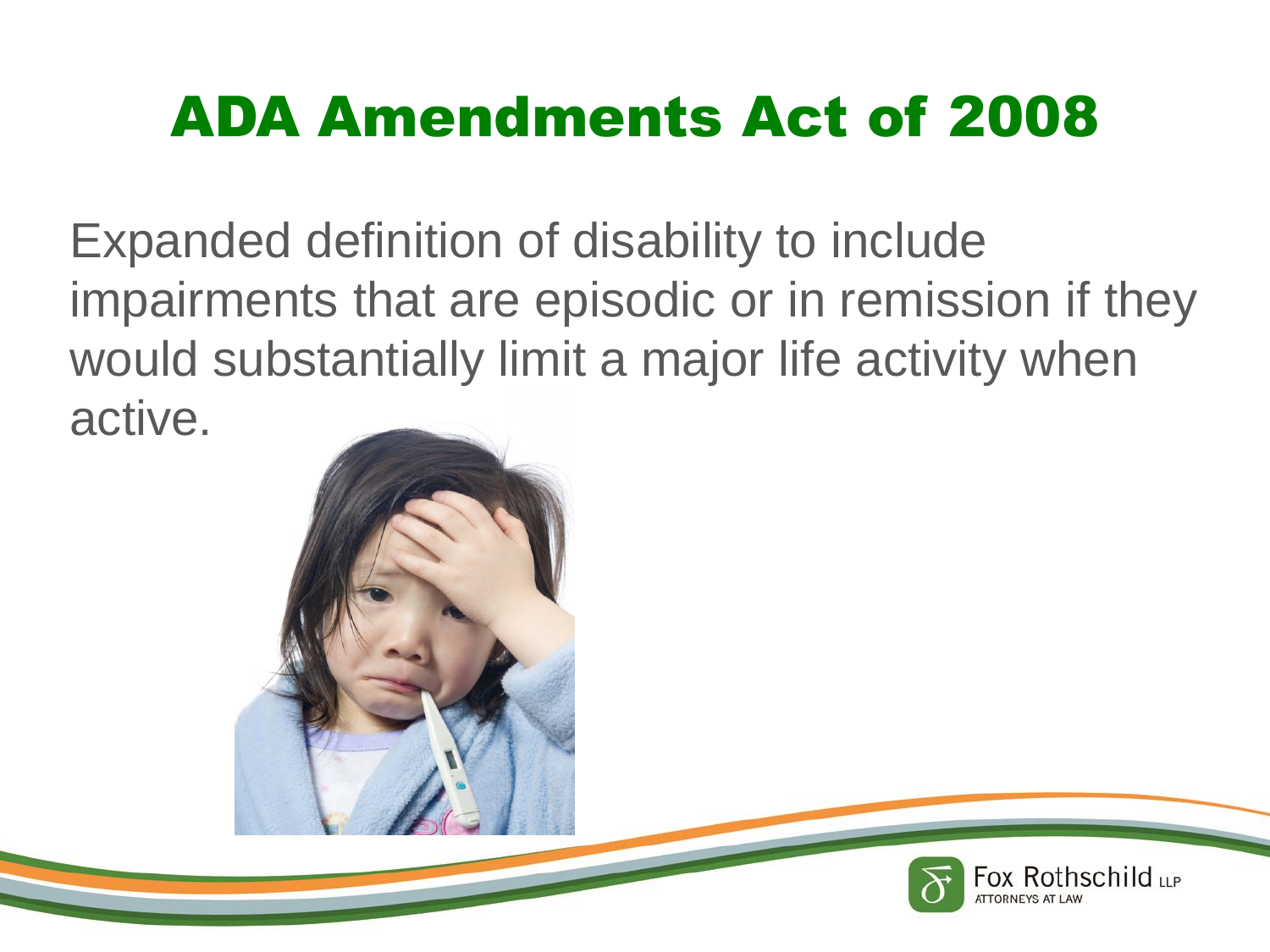## Treating Everyone The Same Isn't Enough

- Equal opportunity ≠ Equal treatment
- Goal is to give disabled employees/applicants opportunities to work
- Understanding the extent of that obligation is the challenge

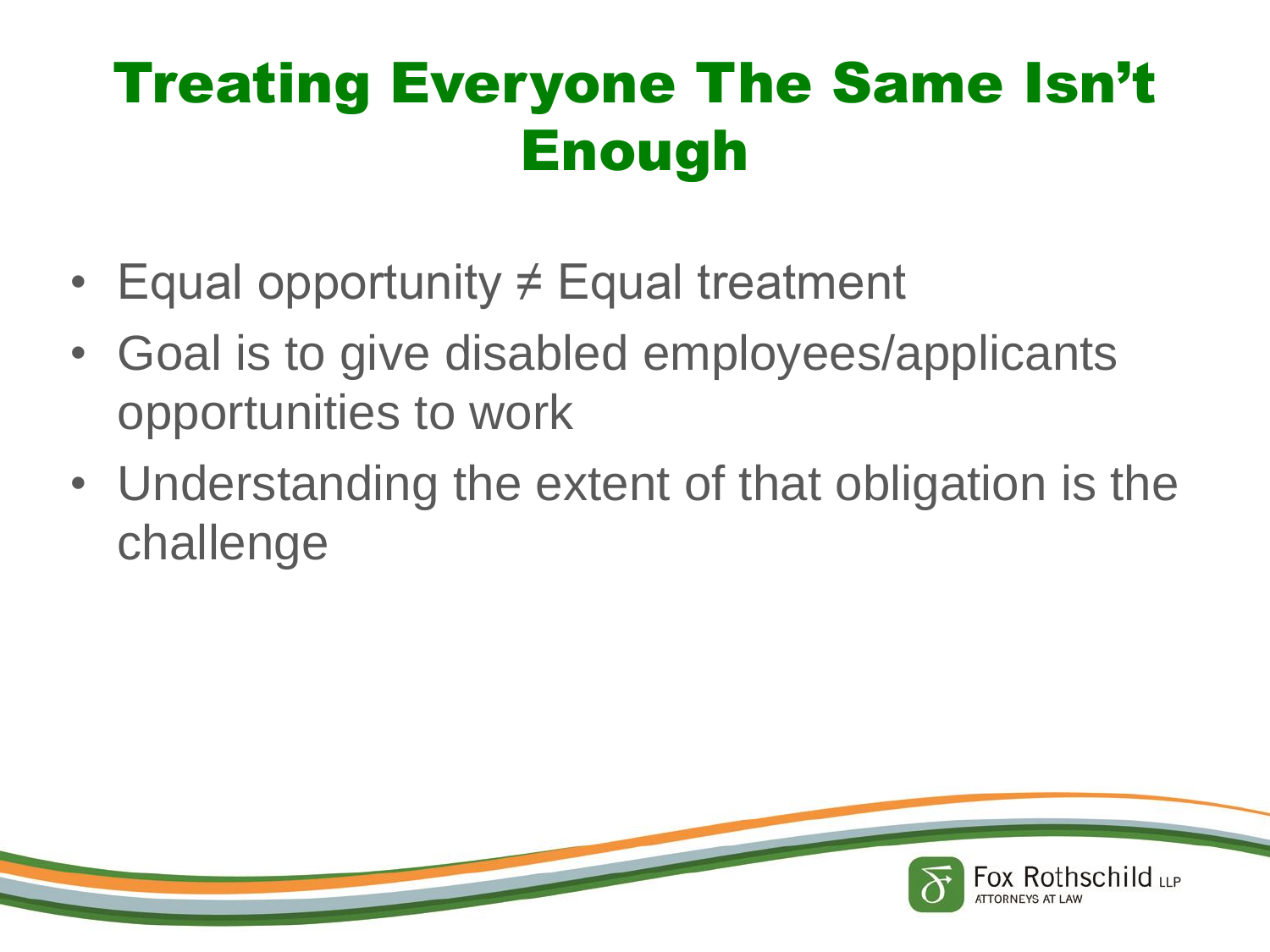#### Significant Burden on Employers

- The number of impairments that qualify as disabilities and the range of possible accommodations are vast
- The ability to rely on a defense of "undue hardship" is narrow



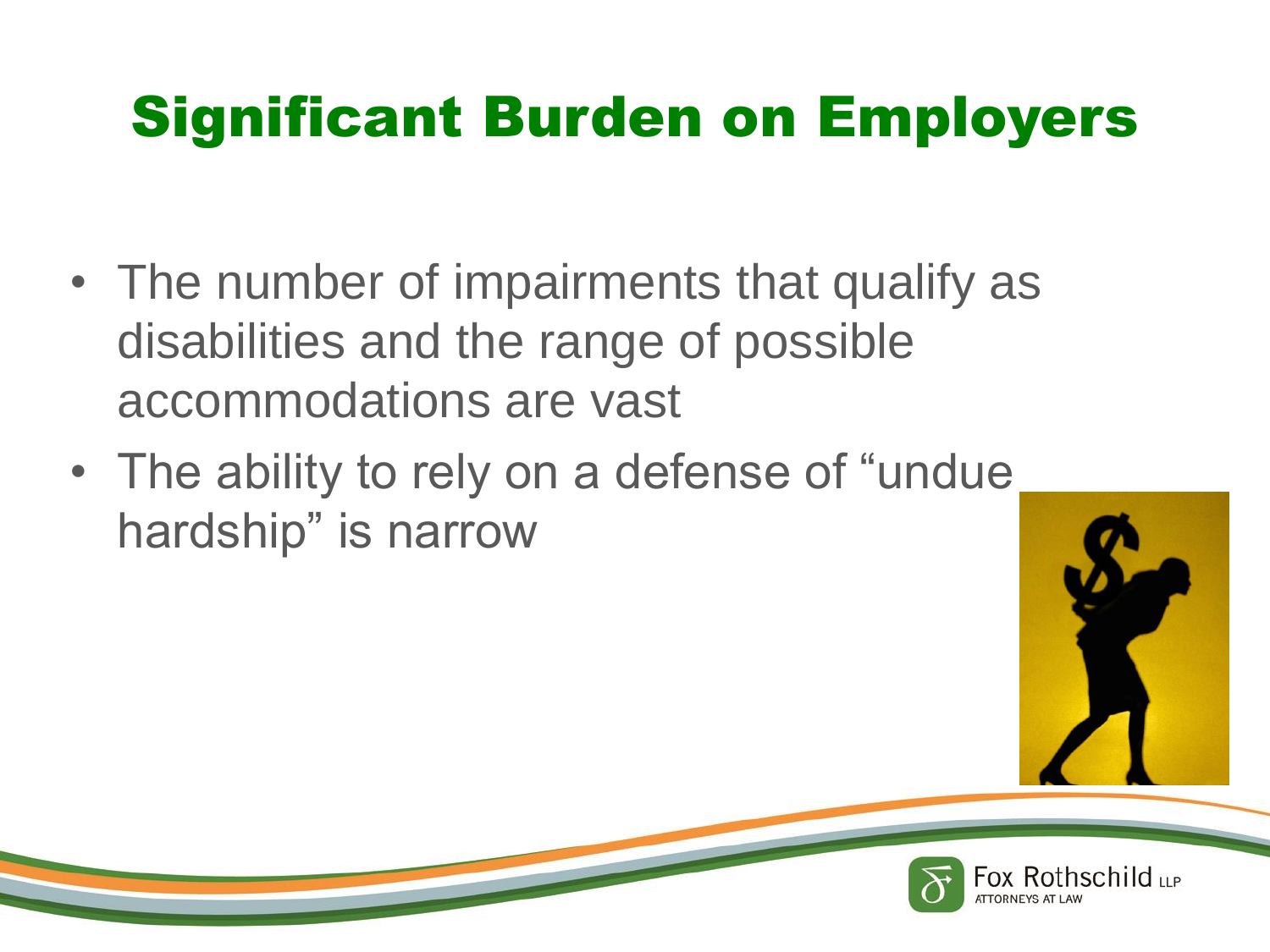## Significant Burden on Employers

- Employers must be prepared to assume costs, inconvenience, inefficiencies, and disruption
- The larger the employer, the greater the obligation
- Even if no accommodation is available, employers must engage the employee in a timely, good faith interactive process

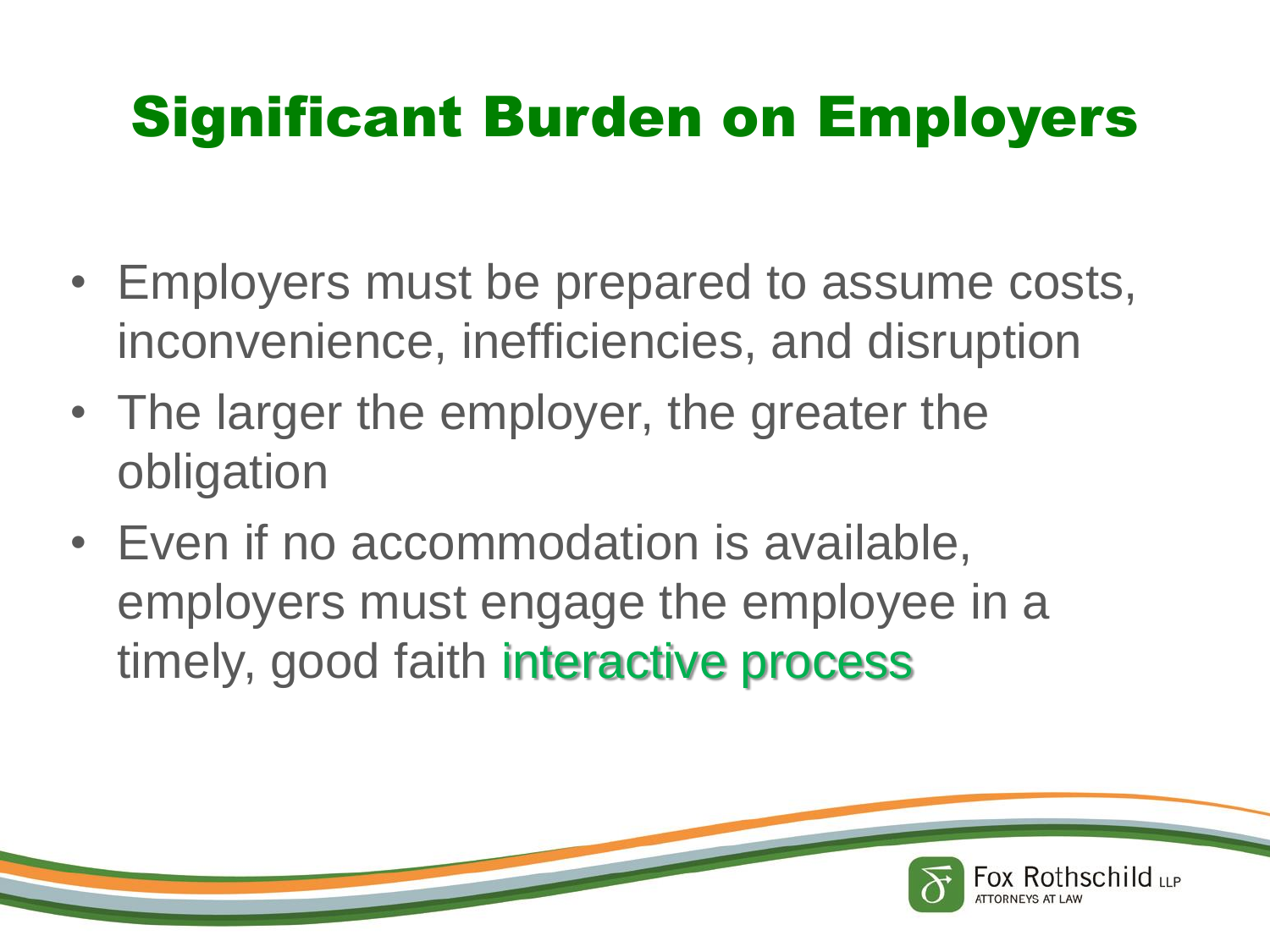## Misconduct attributed to a disability

- EEOC Enforcement Guidance says an employer is free to discipline a disabled employee for violating a "workplace conduct standard" if it is job-related and consistent with business necessity, even if the misconduct resulted from a disability.
- Case law not as clear *Wills v. Superior Court*  (OK to enforce standards where disability-related misconduct involves threats or violence)

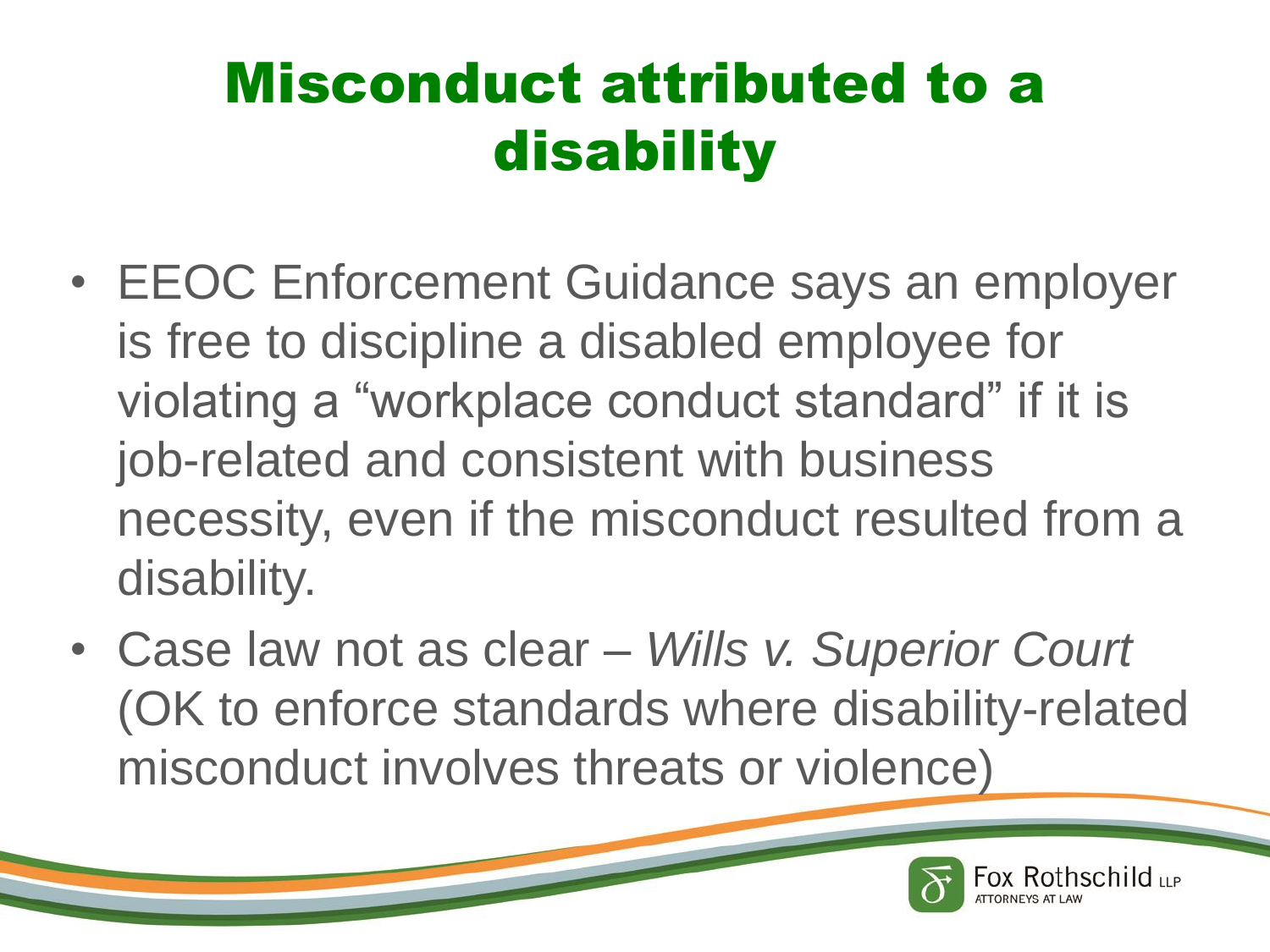#### Flexibility Is Key



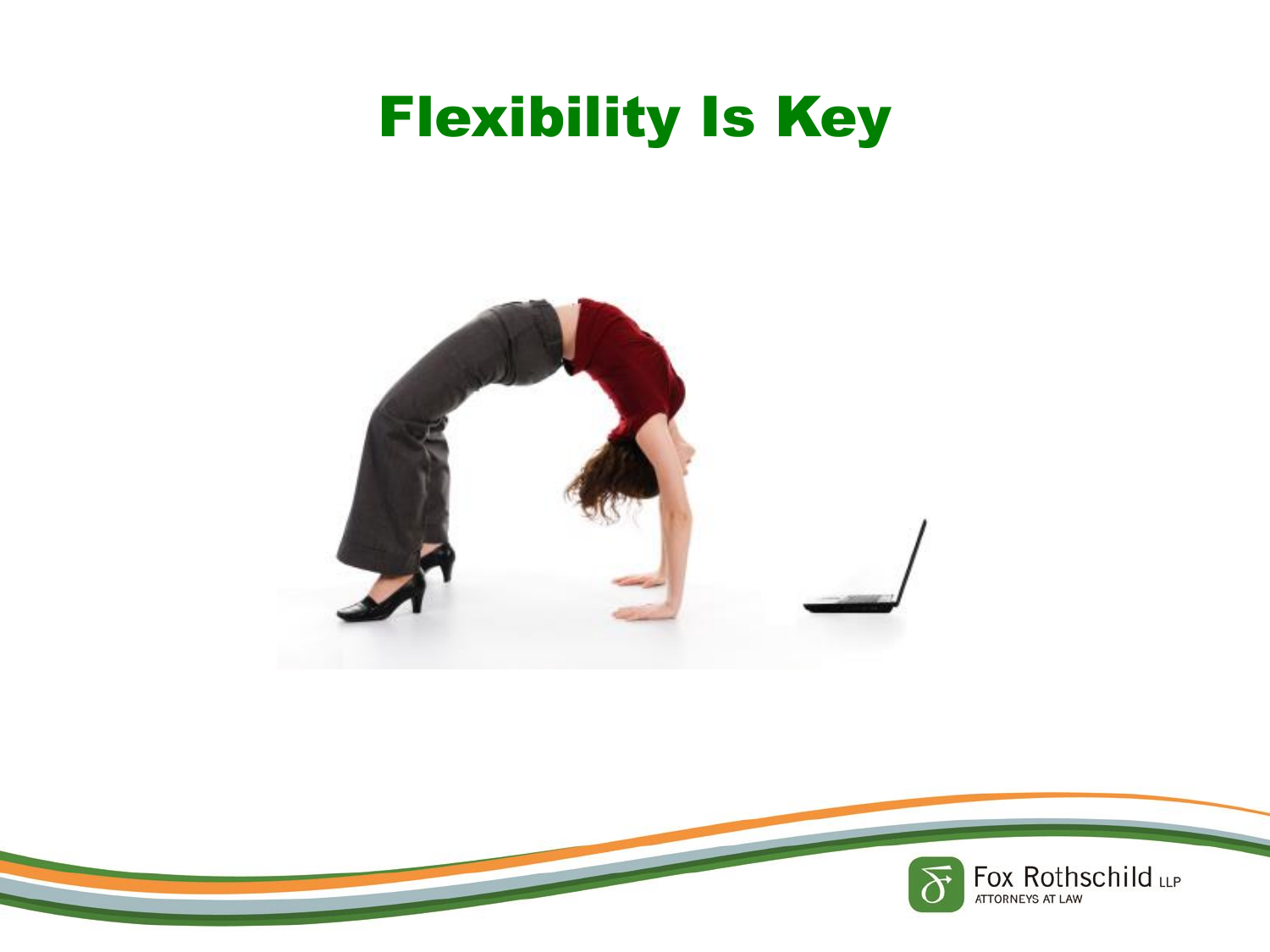• "Both the employer or other covered entity and the applicant, employee or the individual's representative shall exchange essential information identified below without delay or obstruction of the process." (DFEH regs)

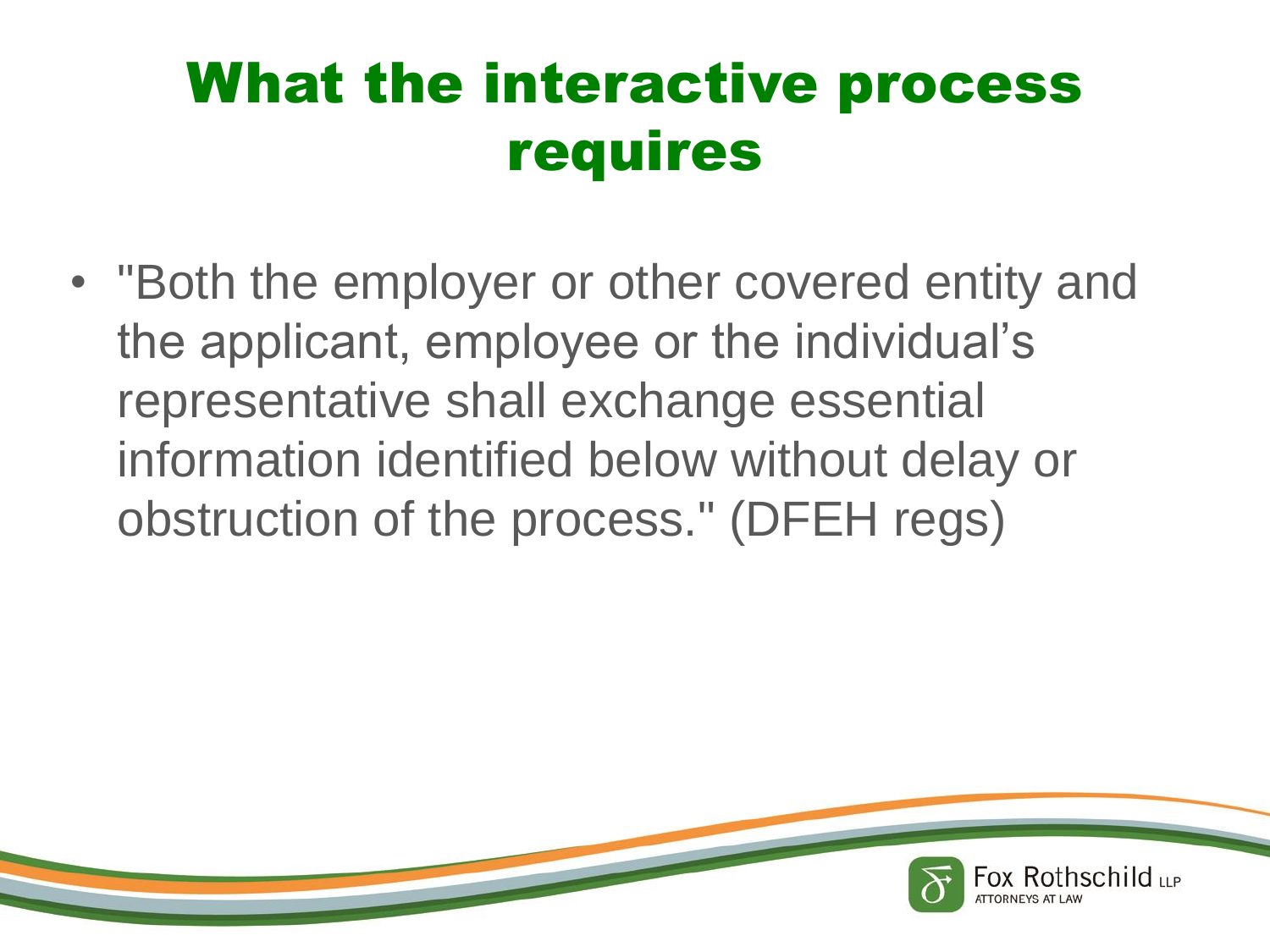The employer must:

- 1. Grant the applicant or employee's requested accommodation.
- 2. Reject it "after due consideration" *and initiate discussion of other possible accommodations*.
- 3. Ask for "reasonable medical documentation confirming the existence of the disability and the need for accommodation."

OX Rothschild LLP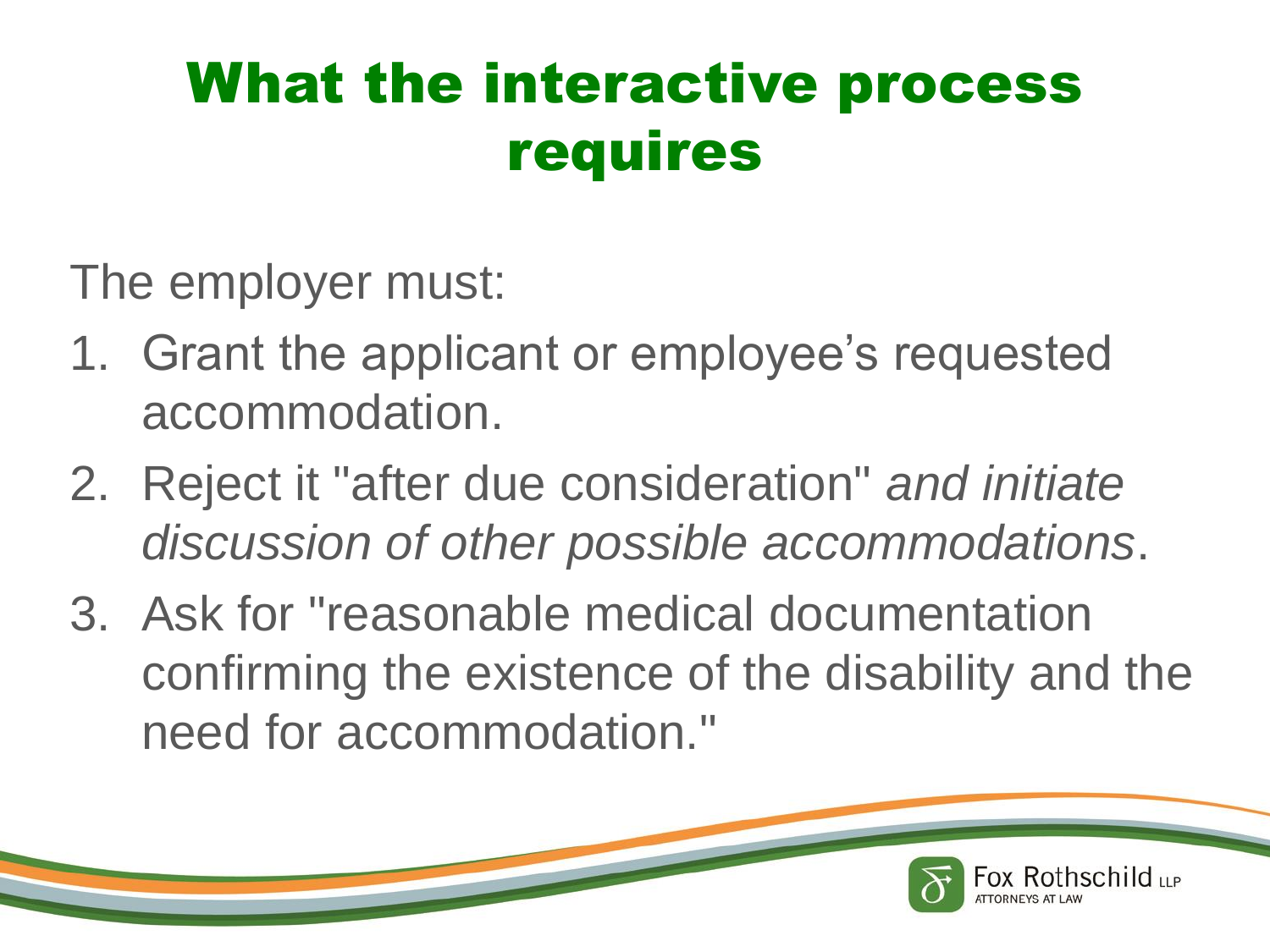- 4. If information provided by the employee isn't clear, the employer can specify what further information it needs.
- 5. When necessary to assess a requested accommodation or to advance the interactive process, the employer can consult with experts.
- 6. If reassignment is being considered, the employer can ask about relevant education and work experience.

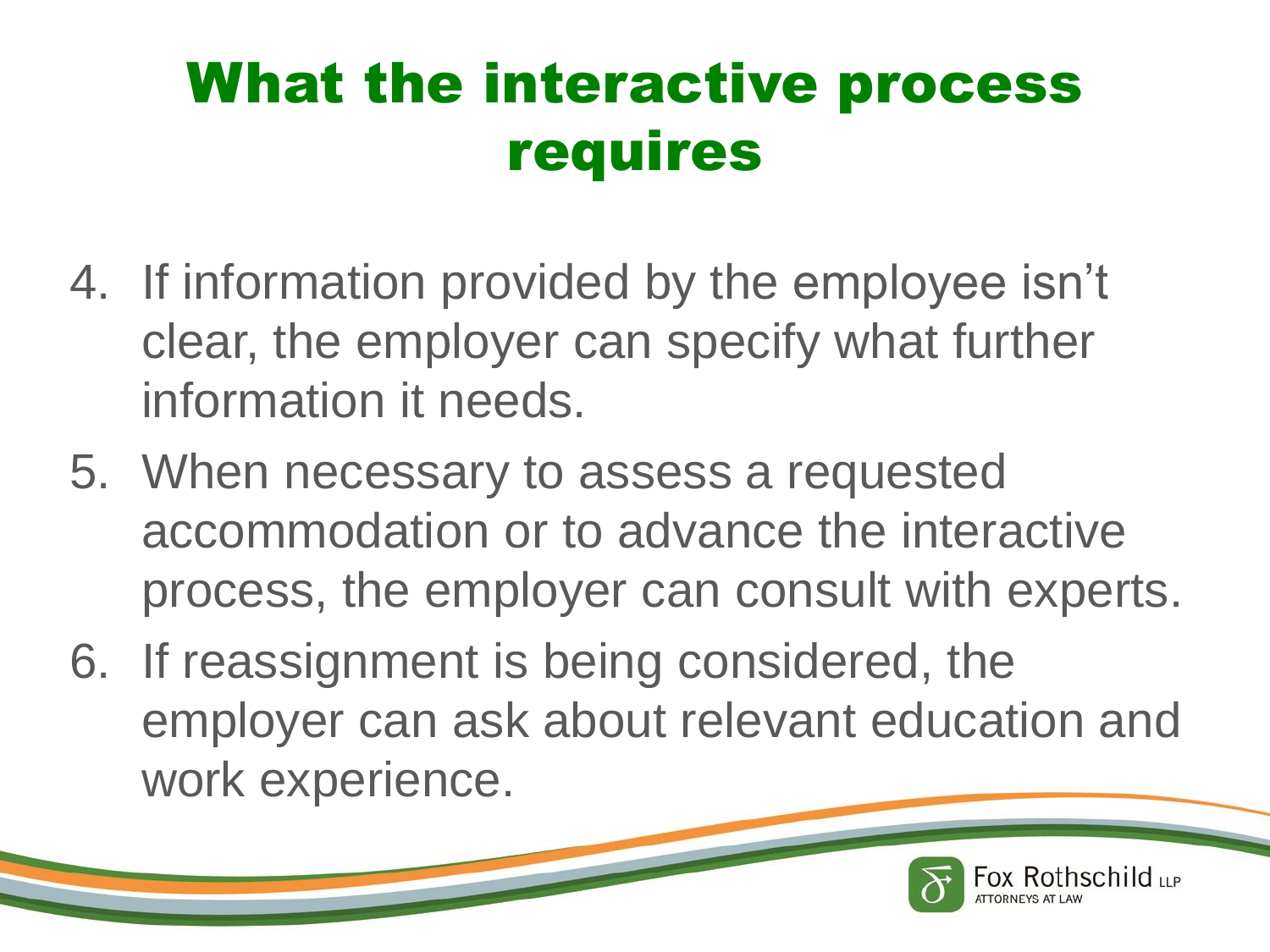Once the necessary information has been exchanged, the employer must consult with the individual to identify potential accommodations and assess their effectiveness. It need not grant the employee's preferred accommodation.

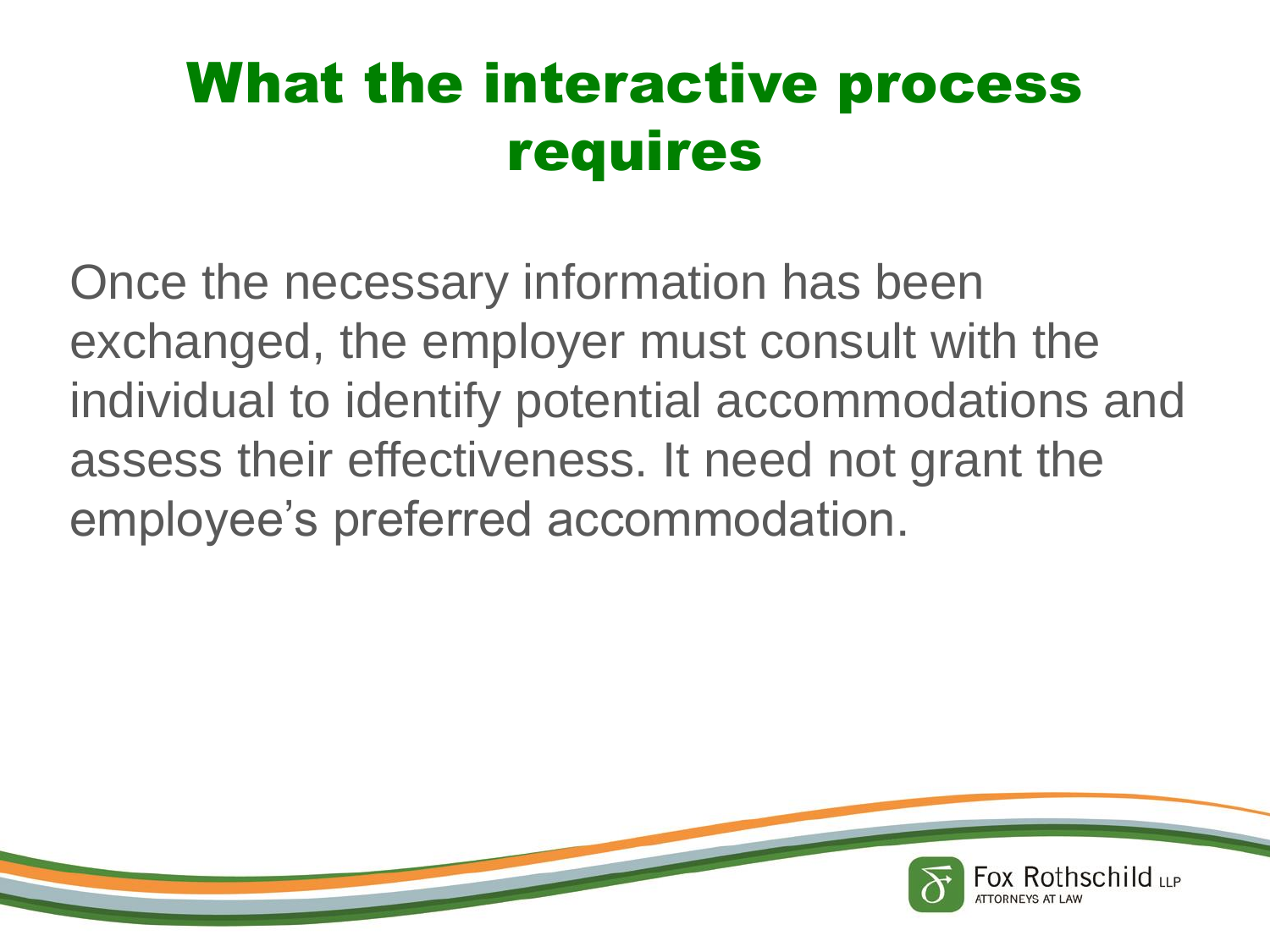## Employers must act promptly

- EEOC Regs:
	- 1. "An employer should respond *expeditiously* to a request for reasonable accommodation."
	- 2. Interactive process "should proceed *as quickly as possible*."
	- 3. "The employer should act *promptly* to provide the reasonable accommodation"
	- 4. "Unnecessary delays can result in a violation of the ADA."

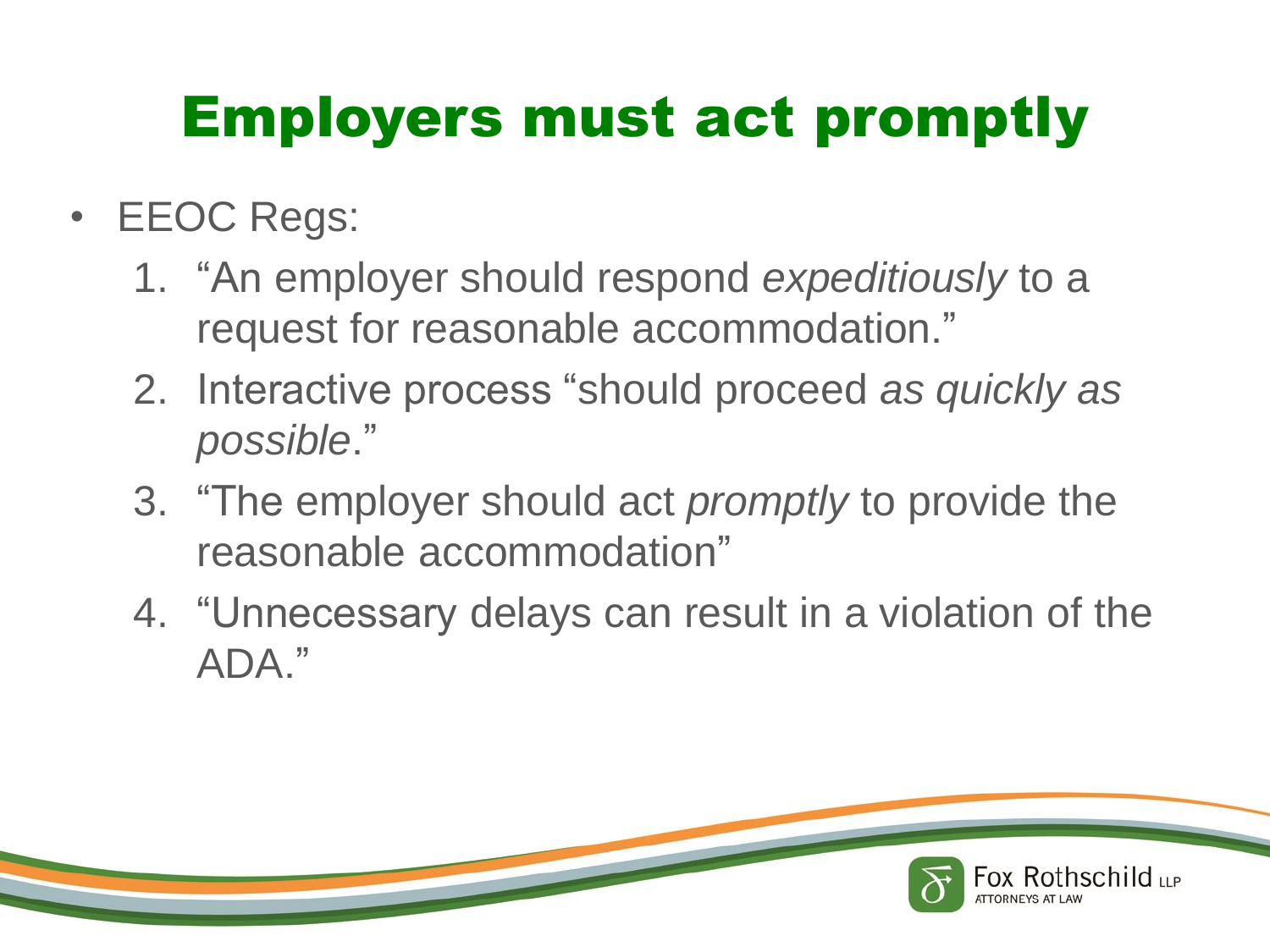## What triggers the obligation to engage in the interactive process?

- When the employee requests accommodation
- When an employer becomes aware of the need for an accommodation through a third party or by observation. (Don't assume poor performance or behavior is due to a disability.)
- If an employee with a disability exhausts the leave provided under some other law (such as FMLA) and remains unable to return to work.

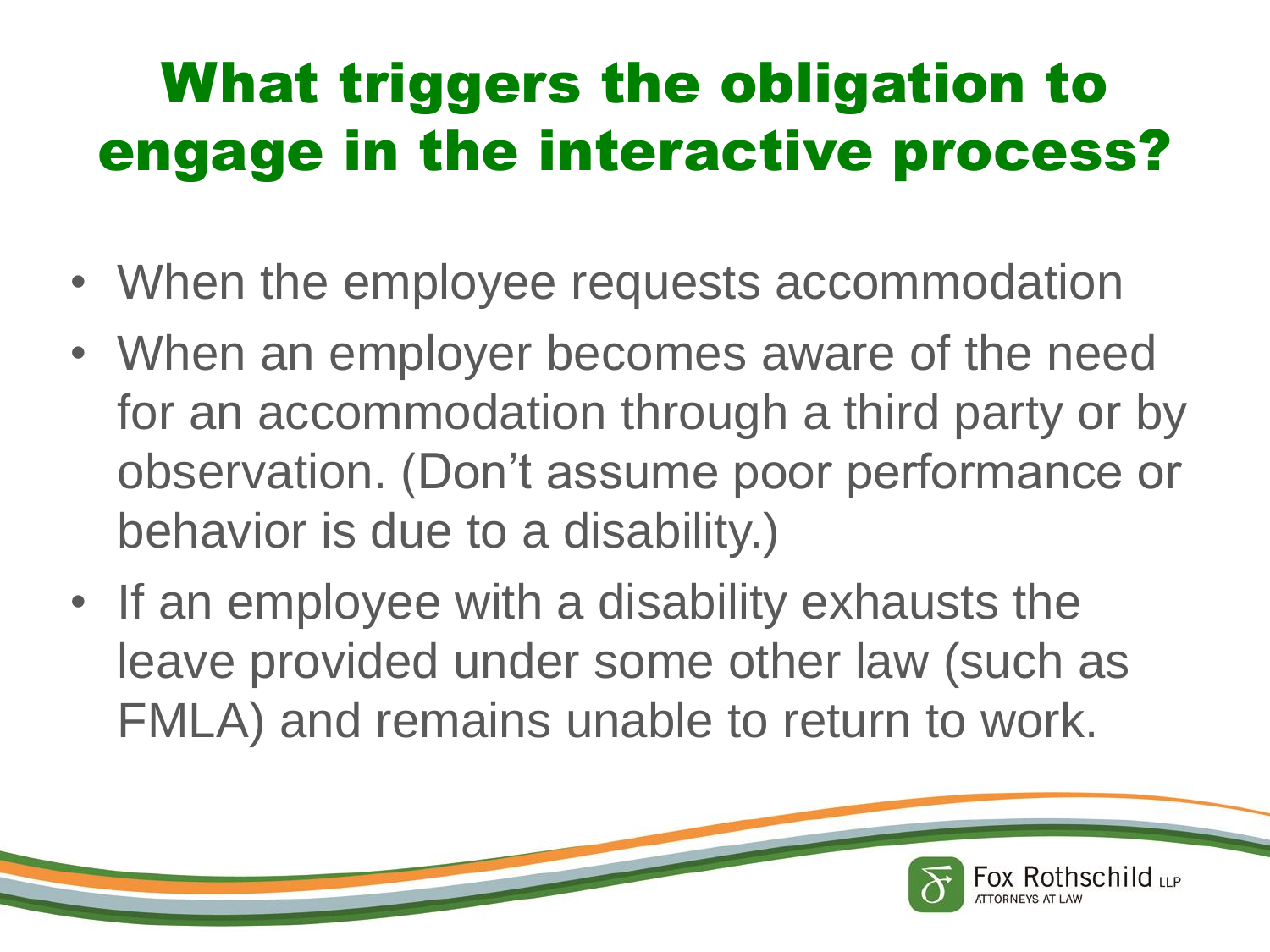## Examples of accommodation (from DFEH regs)

- "Providing accessible break rooms, restrooms, training rooms, or reserved parking places; acquiring or modifying furniture, equipment or devices; or making other similar adjustments.
- Allowing use of assistive animals.
- Transferring to a more accessible worksite.
- Assistive aids and services such as qualified readers or interpreters.

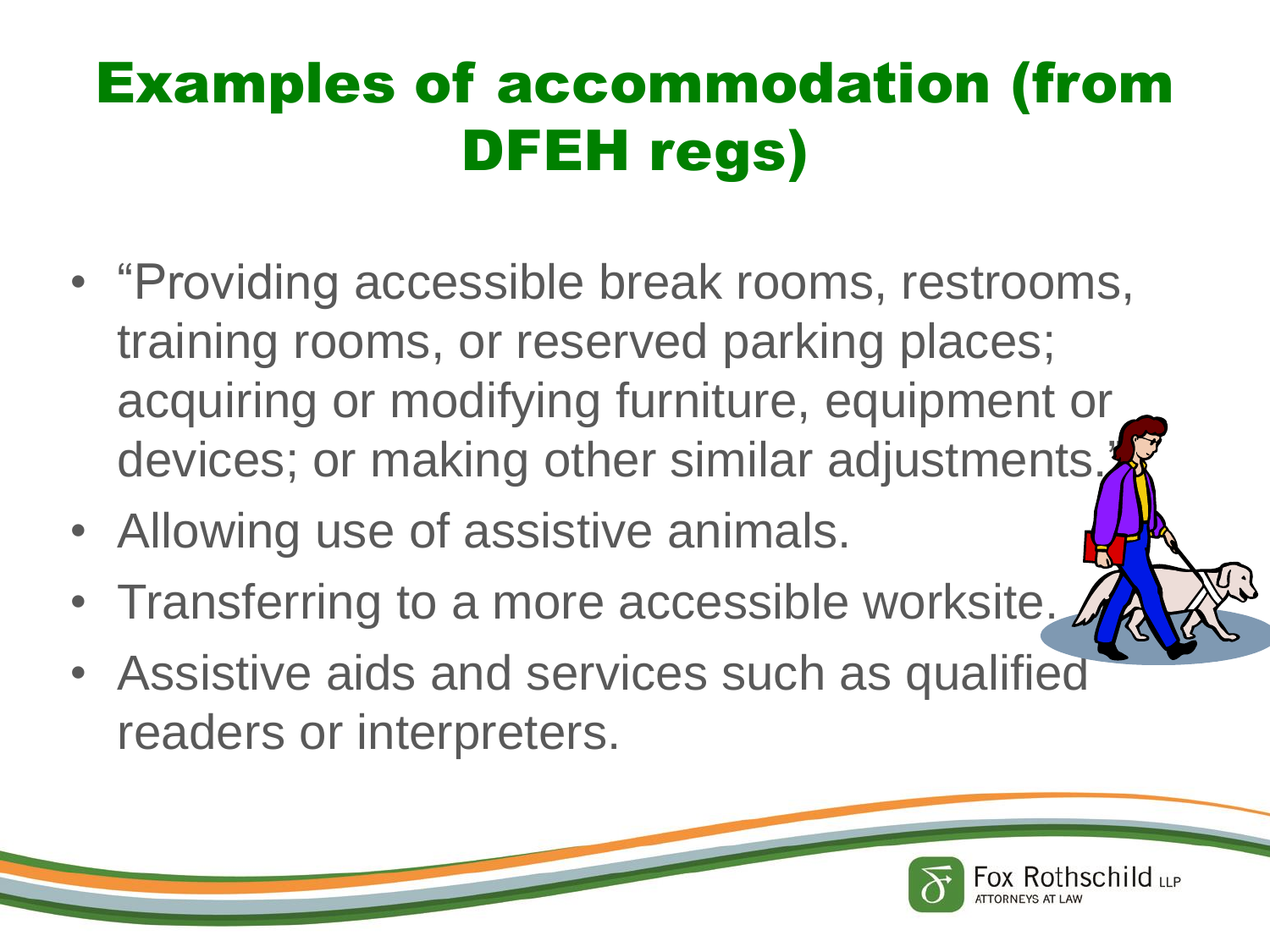# Examples of accommodation (from DFEH regs)

- Job Restructuring (although the employer is not required to reassign essential job functions).
- Part-time or modified work schedules.
- Changing when and/or how an essential function is performed.
- Adjusting or modifying examinations, training materials or policies.
- Modifying policies or supervisory methods.

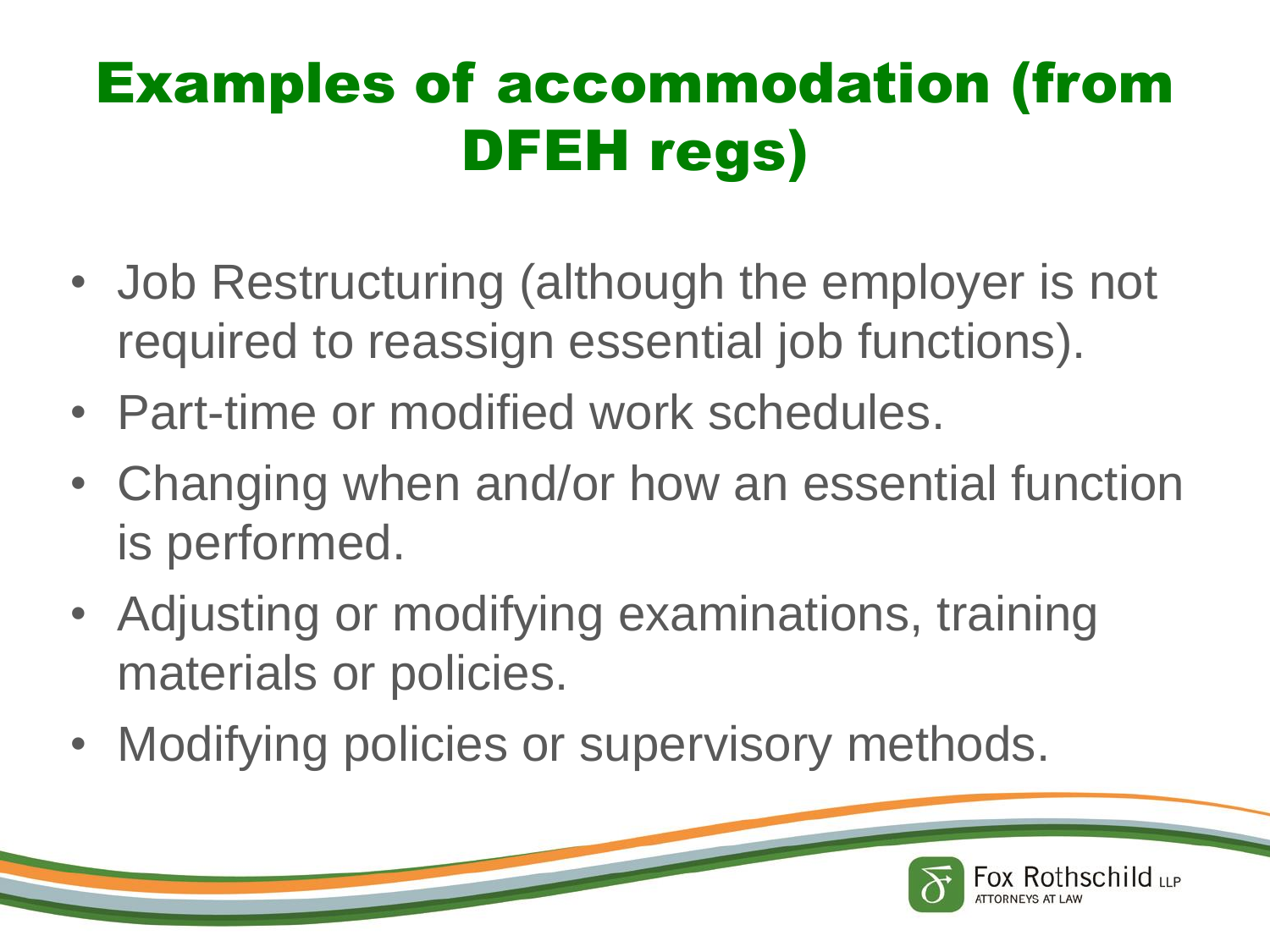## Examples of accommodations (from DFEH regs)

- Providing additional training.
- Letting the employee work from home.
- Leaves of absence.
- Reassignment to a vacant position

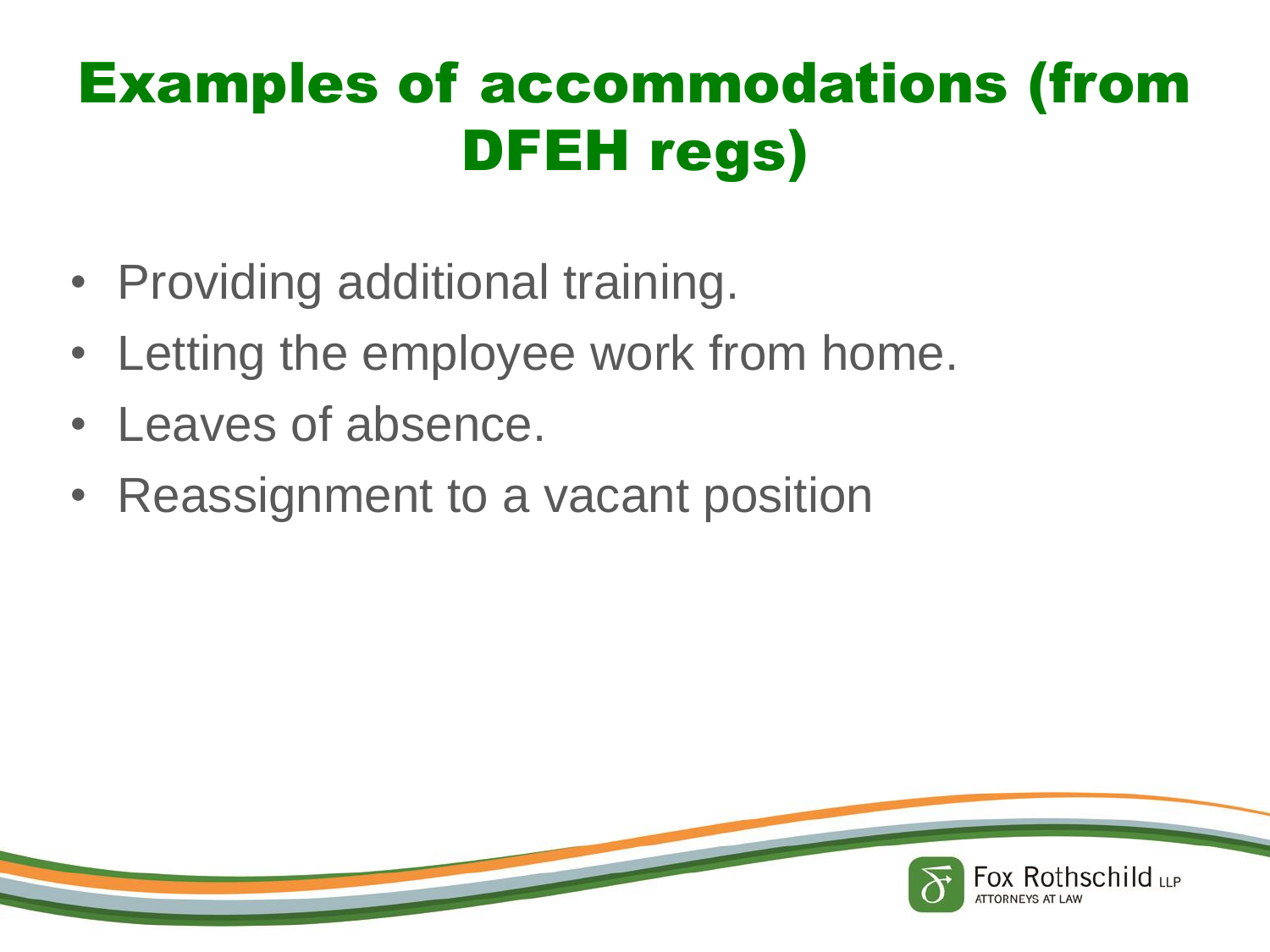#### Reassignment to a vacant position

- An employee returning from a disability LOA is entitled to "preferential consideration" over other applicants or existing employees
- More than the ability to compete
- Absent a bona fide seniority system, "reassignment means that the employee gets the vacant position if s/he is qualified for it." (EEOC Enforcement Guidance)

ox Rothschild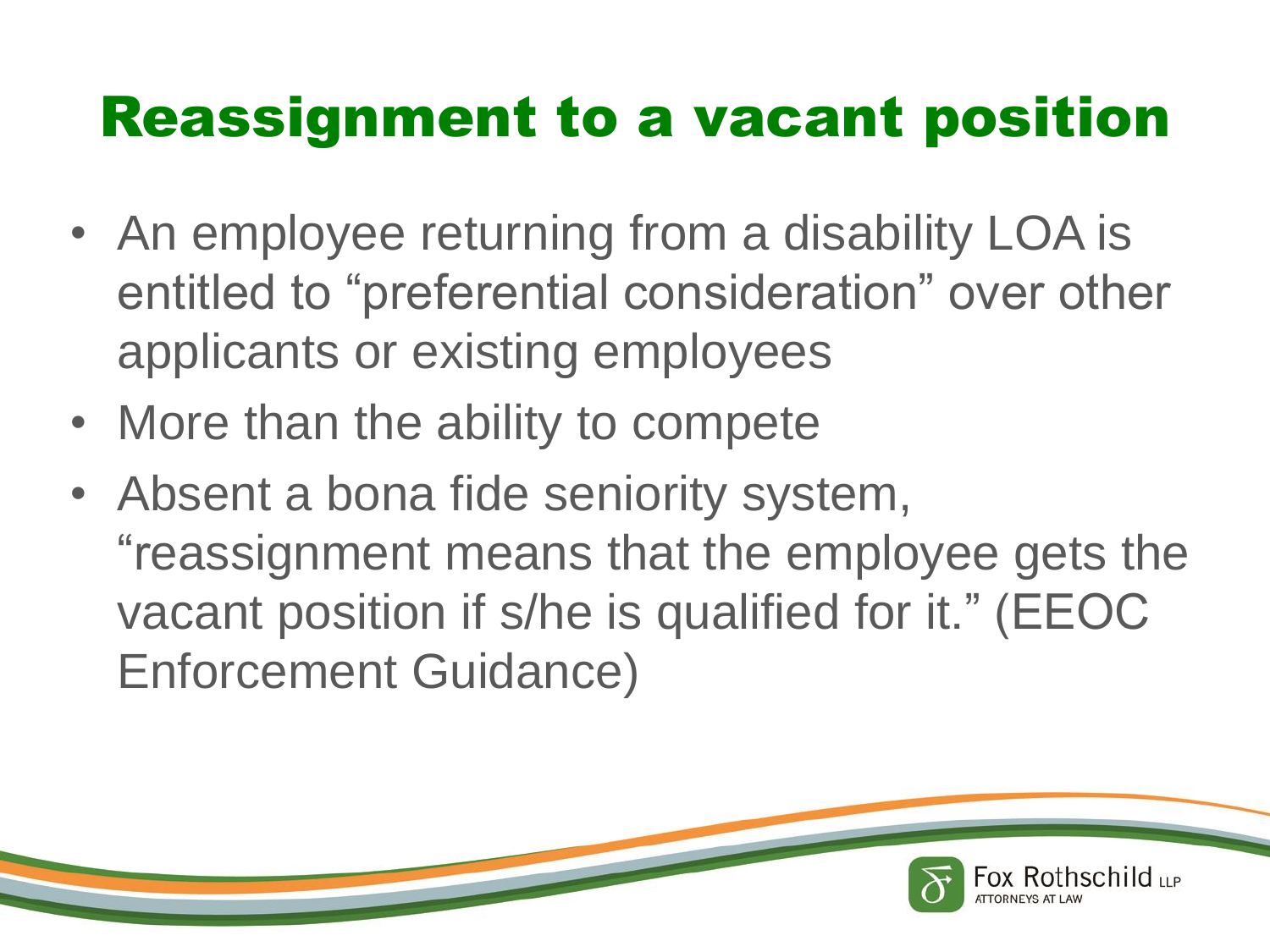#### How can employers reduce their exposure?

- Policies should spell out the right to accommodations and how to request
- Job descriptions should be current and accurately identify essential functions
- Managers should know that there's an obligation to accommodate and whom to address disabilityrelated issues to
- Train employees who engage in the interactive process.

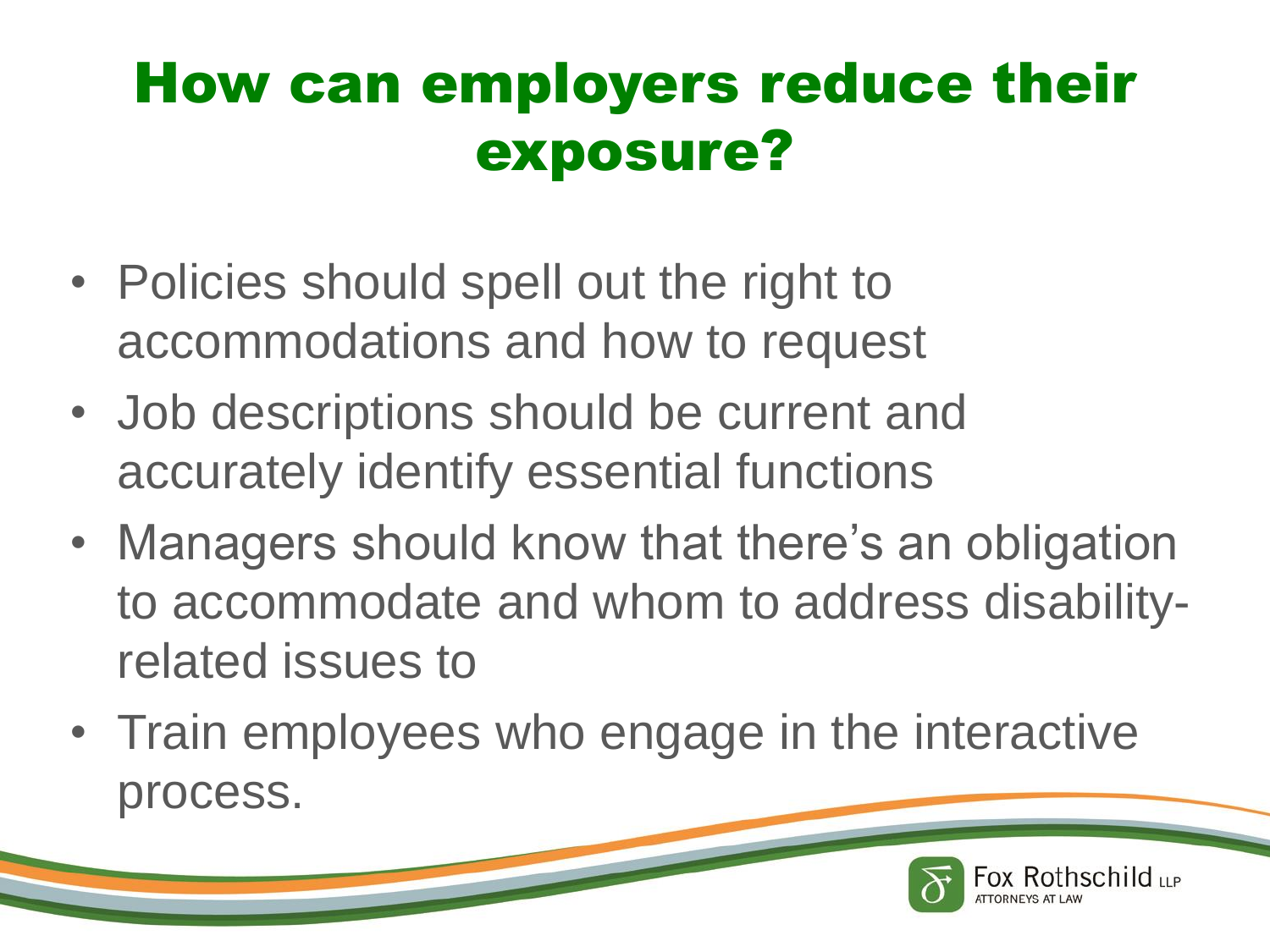#### How can employers reduce their exposure?

- The obligation to accommodate is ongoing. If an accommodation isn't effective, start over.
- Protect employee privacy
- Document, Document, Document
- Get legal advice, if necessary



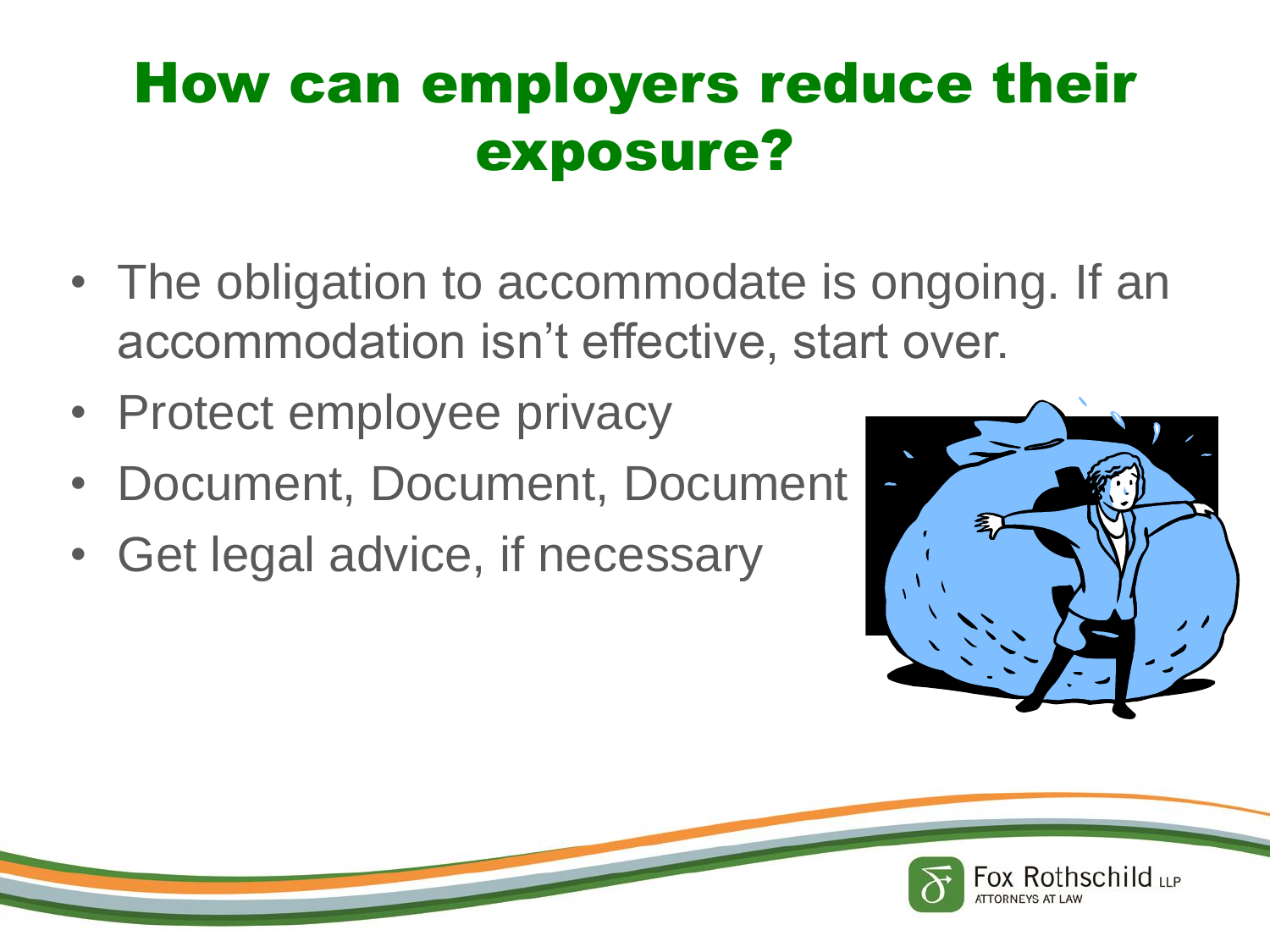## Sources for further information

- The Americans With Disabilities Act of 1990 42 USC §12101 et seq.
- EEOC Regs 29 CFR Part 1630
- <http://www.eeoc.gov/laws/types/disability.cfm> EEOC
- [http://www.ada.gov](http://www.ada.gov/) US DOJ Civil Rights Div.
- http://www.eeoc.gov/policy/docs/accommodation. html - EEOC Enforcement Guidance (reasonable accommodation)

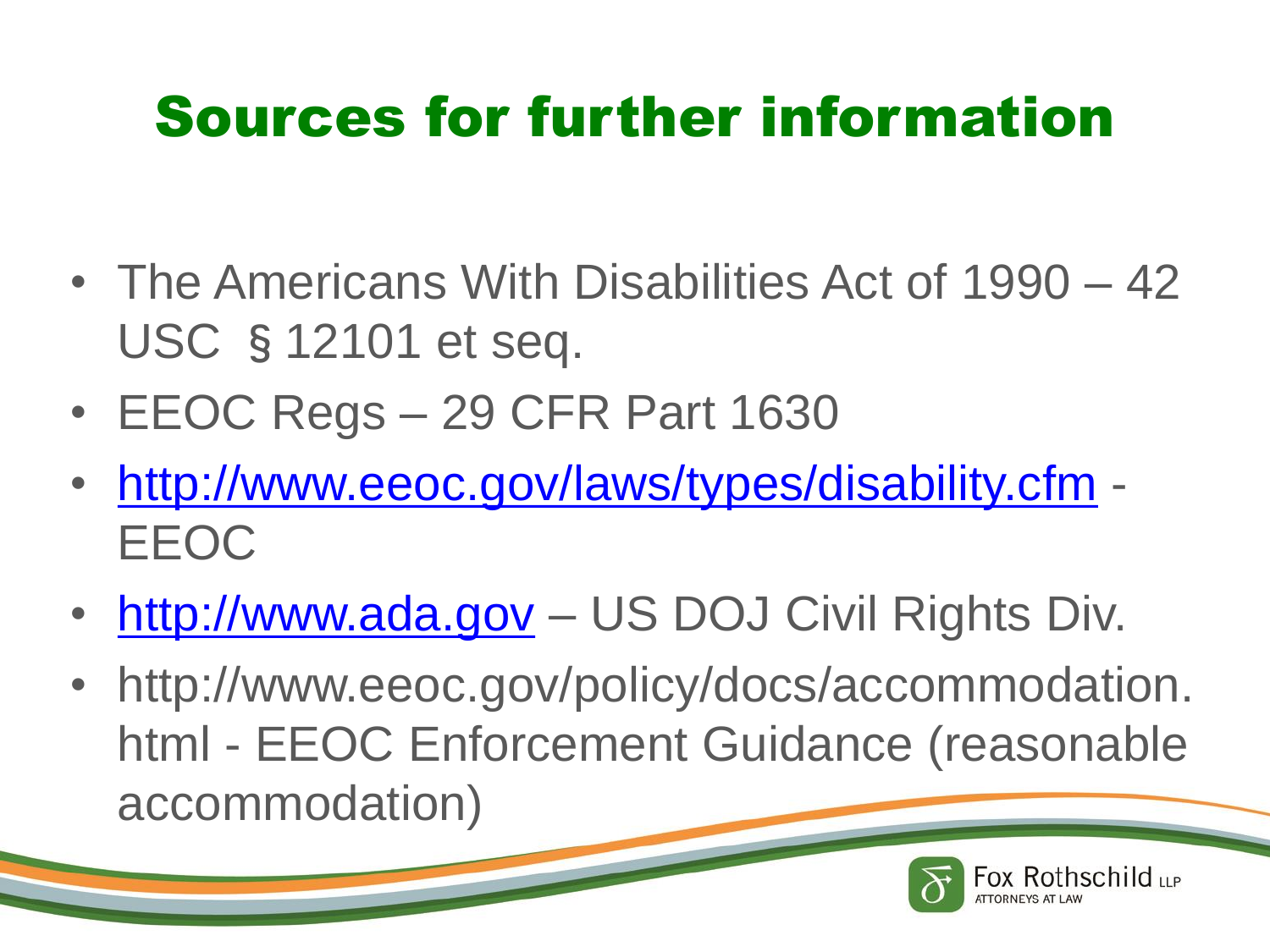## Sources for further information (continued)

- <http://www.eeoc.gov/policy/docs/psych.html> EEOC Guidance (psychiatric disabilities)
- [http://www.eeoc.gov/policy/docs/guidance](http://www.eeoc.gov/policy/docs/guidance-inquiries.html)inquiries.html - EEOC Guidance (disabilityrelated inquiries)
- [http://californiaemploymentlaw.foxrothschild.com](http://californiaemploymentlaw.foxrothschild.com/)
- [http://employmentdiscrimination.foxrothschild.com](http://employmentdiscrimination.foxrothschild.com/)